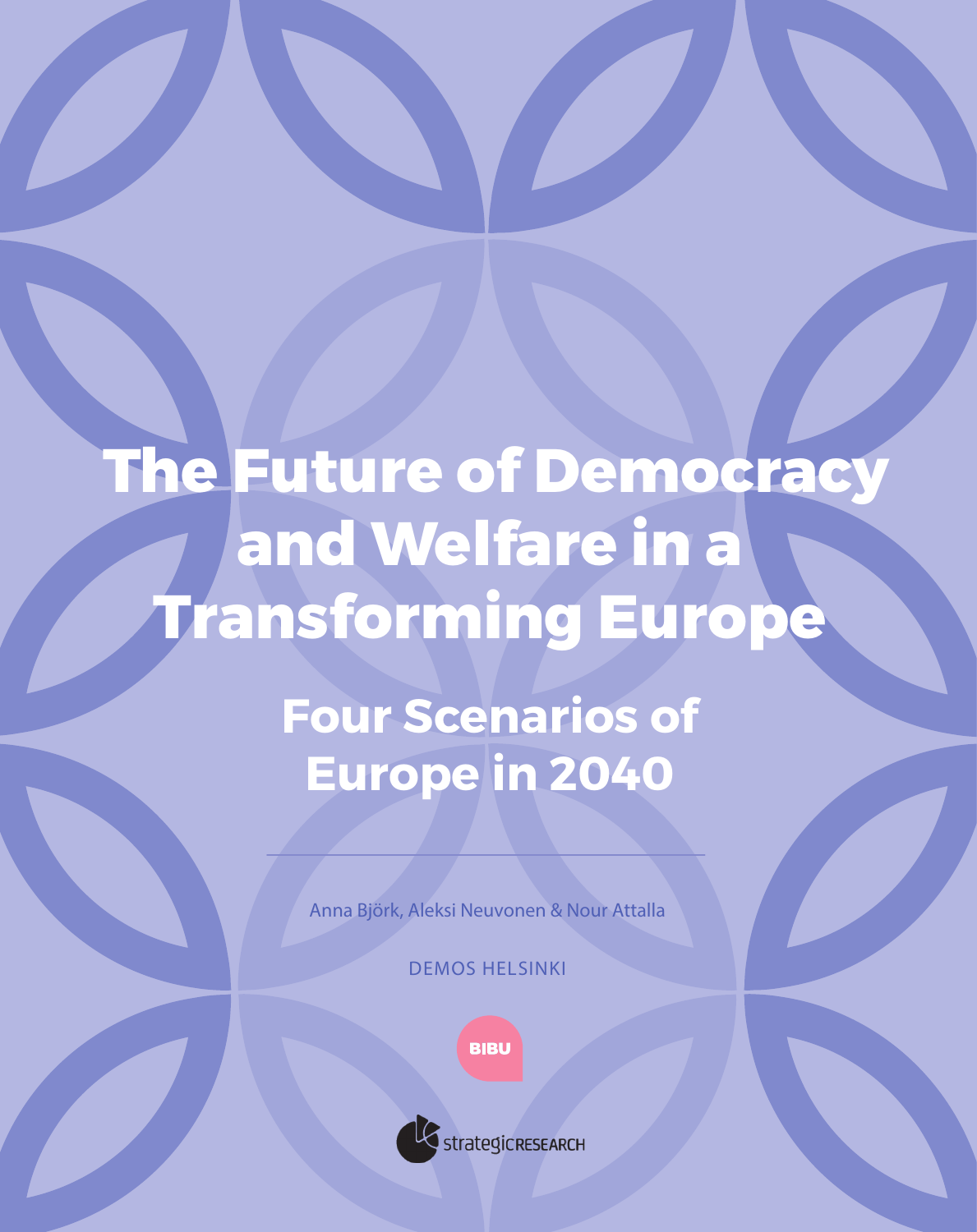Anna Björk, Aleksi Neuvonen & Nour Attalla

DEMOS HELSINKI







**strategic RESEARCH** 

# The Future of Democracy and Welfare in a Transforming Europe

## Four Scenarios of Europe in 2040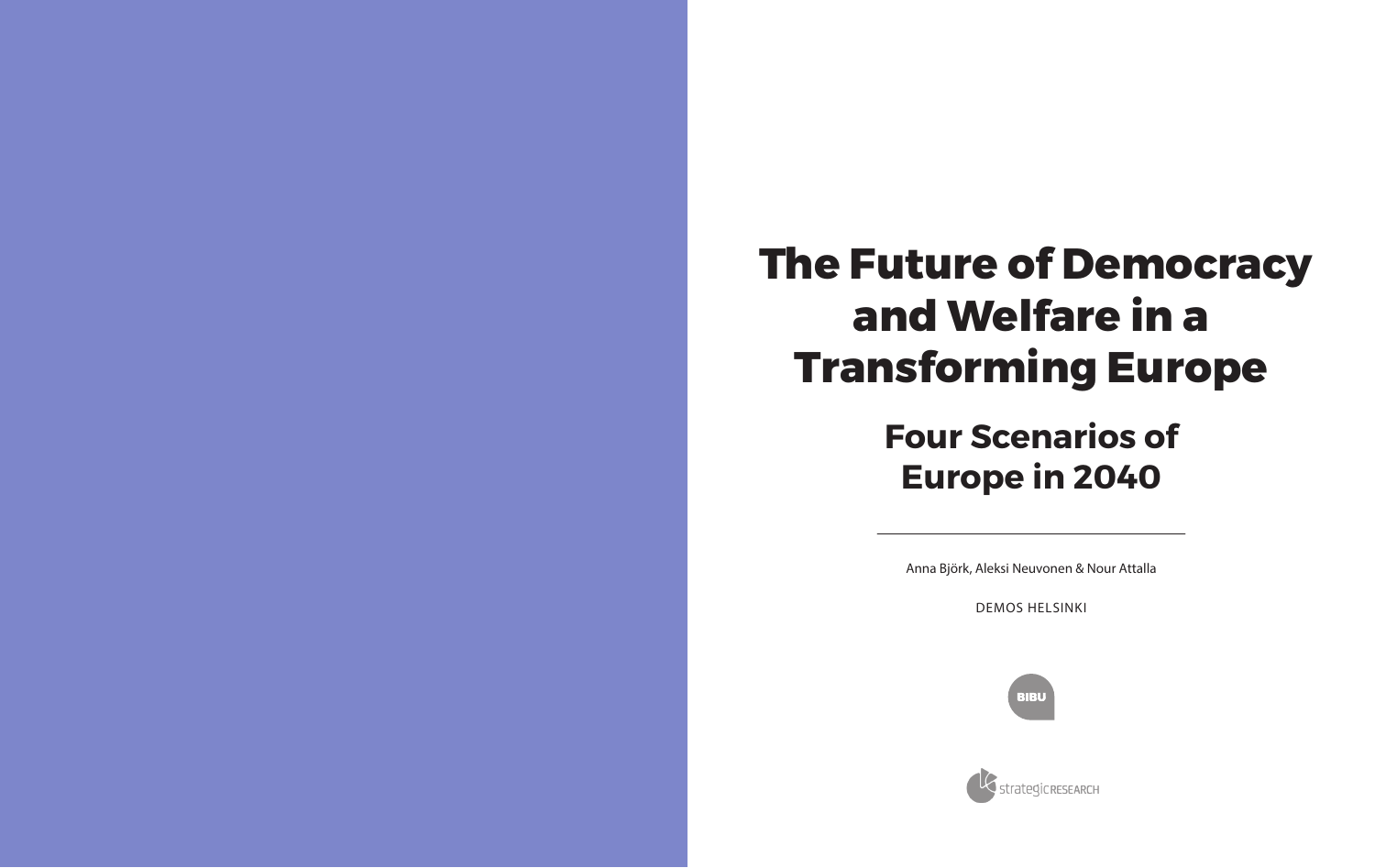## Table of Contents

### **Introduction**

What are we talking about about the Future of Demo Why use Scenarios?

The Futures Table

Variables of the Futures Table

### **Baseline Development of Democra**

Scenario 1: Future 2040

#### **Alternative scenarios**

Scenario 2: The Fading Nation Scenario 3: The Period of Succ

Scenario 4: A Hollowed Out Eu

### **Conclusion**

**Bibliography** 

Layout and infographics Anna Mattsson, Mattsson & Mattsson Oy BIBU – Tackling Biases and Bubbles in Participation 4/2022 ISSN 2669-8080

|                            | 6  |
|----------------------------|----|
| it when we talk            |    |
| ocracy?                    | 8  |
|                            | 15 |
|                            | 16 |
| able                       | 18 |
| racy and Welfare In Europe | 21 |
|                            | 22 |
|                            | 29 |
| า-State                    | 30 |
| cessful Transformation     | 33 |
| urope:                     | 36 |
|                            | 39 |
|                            | 40 |
|                            |    |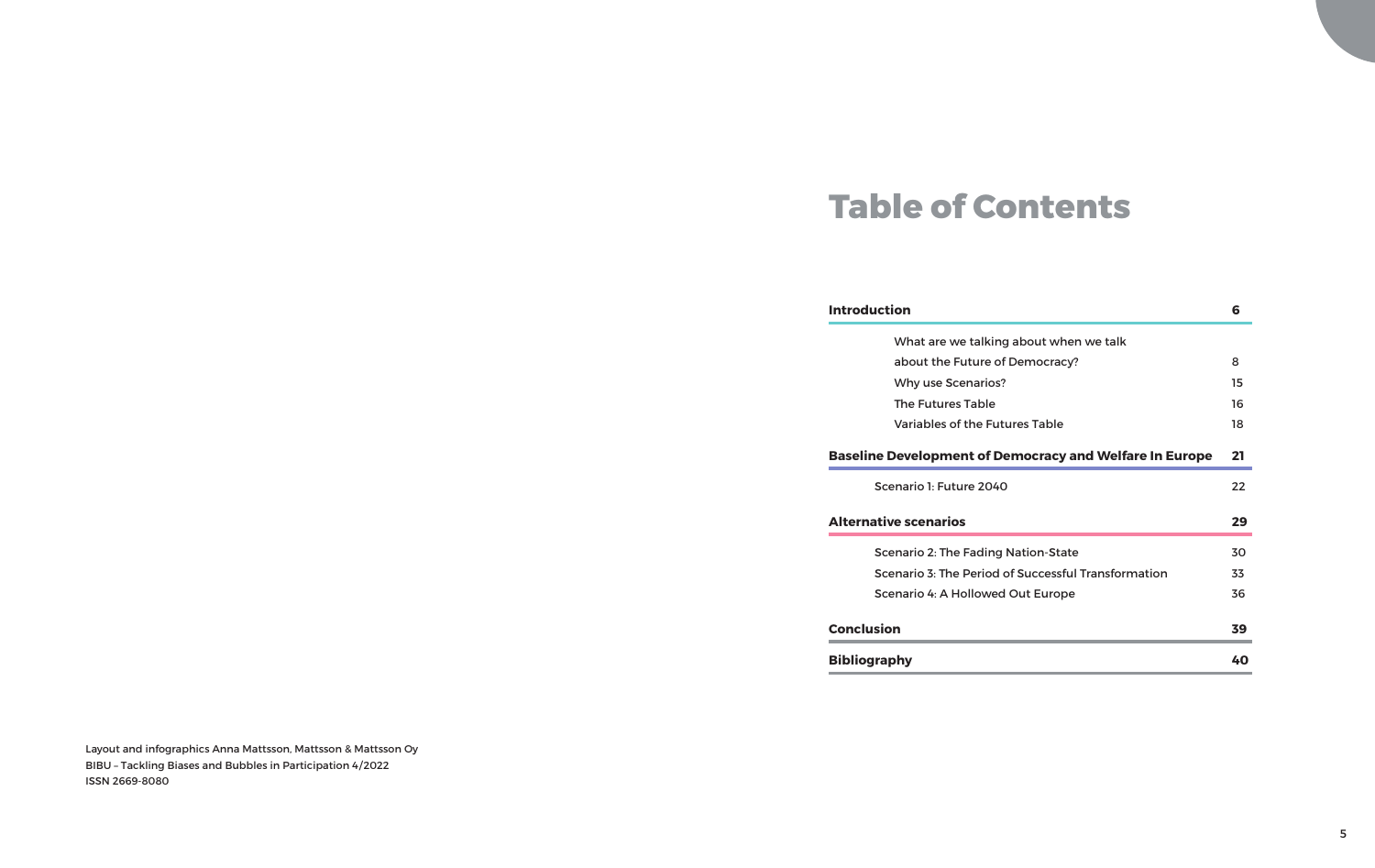### Introduction Introduction

The urspective in a transitional period. The ongoing post-industrial economic and technological transformation is weakening our established societal, political, and cultural structures. Meanwhile, key 21st-century challeng ongoing post-industrial economic and technological transformation is weakening our established societal, political, and cultural structures. Meanwhile, key 21st-century chalties, and external authoritarian pressure are creating instability across the continent.

The fall of the Iron Curtain sparked a period of rapid democratic expansion and renewal in Europe. However, over time, deepening societal cleavages, a changing political landscape, authoritarian pressures, and new forms of political participation have come to challenge democracy itself.

Our current political and economic institutions in Europe were conceived in response to societal developments and challenges of the early- to mid-20th century, and they have struggled to provide solutions to the 21st century's wicked problems, having been tailored to a past world.

The Russian invasion of Ukraine triggered a new chapter in democratic discourse: it made apparent the urgency of modernising democratic systems to combat authoritarian encroachment and ensure the long-term vitality of European democracies. In these uncertain times, the unfolding of the socio-economic and political transformation in coming years will fundamentally shape the future of liberal democracy, economic development, and welfare in Europe.

Successfully navigating the societal transformation requires a clear imagination of the future possibilities

## Introduction

ahead of us. This report uses a scenario approach to support this process, presenting four images of the future. The baseline scenario paints a 'business-as-usual' development, where current development trajectories continue uninterrupted. However, as our actions and unexpected events can change our future, three alternative scenarios have been created with varying parameters for economic, political, technological, and climate futures.

These scenarios were created as a synthesis of the Finnish BIBU research project (2017-22), which studies the impact of the socio-economic transformation on our political systems, and responses to it. A report in Finnish focusing on the future of the Finnish welfare state and democracy was published alongside this volume.

An important note is that our scenarios are neither definitive nor most-probable future trajectories. They merely represent four possible development pathways from our current starting point. Whilst we expect the main societal discussions of today to remain relevant in some form, unforeseen events, ideas, and technological innovations will affect our future in ways that are yet to be understood.

An infinite number of alternative future pathways exist. The chosen scenarios serve to encourage the reader to think about what futures they experience as preferable, or undesirable, and to think about how our actions today can shape our future tomorrow.

#### **Nour Attalla, Anna Björk & Aleksi Neuvonen**

Helsinki, May 2022



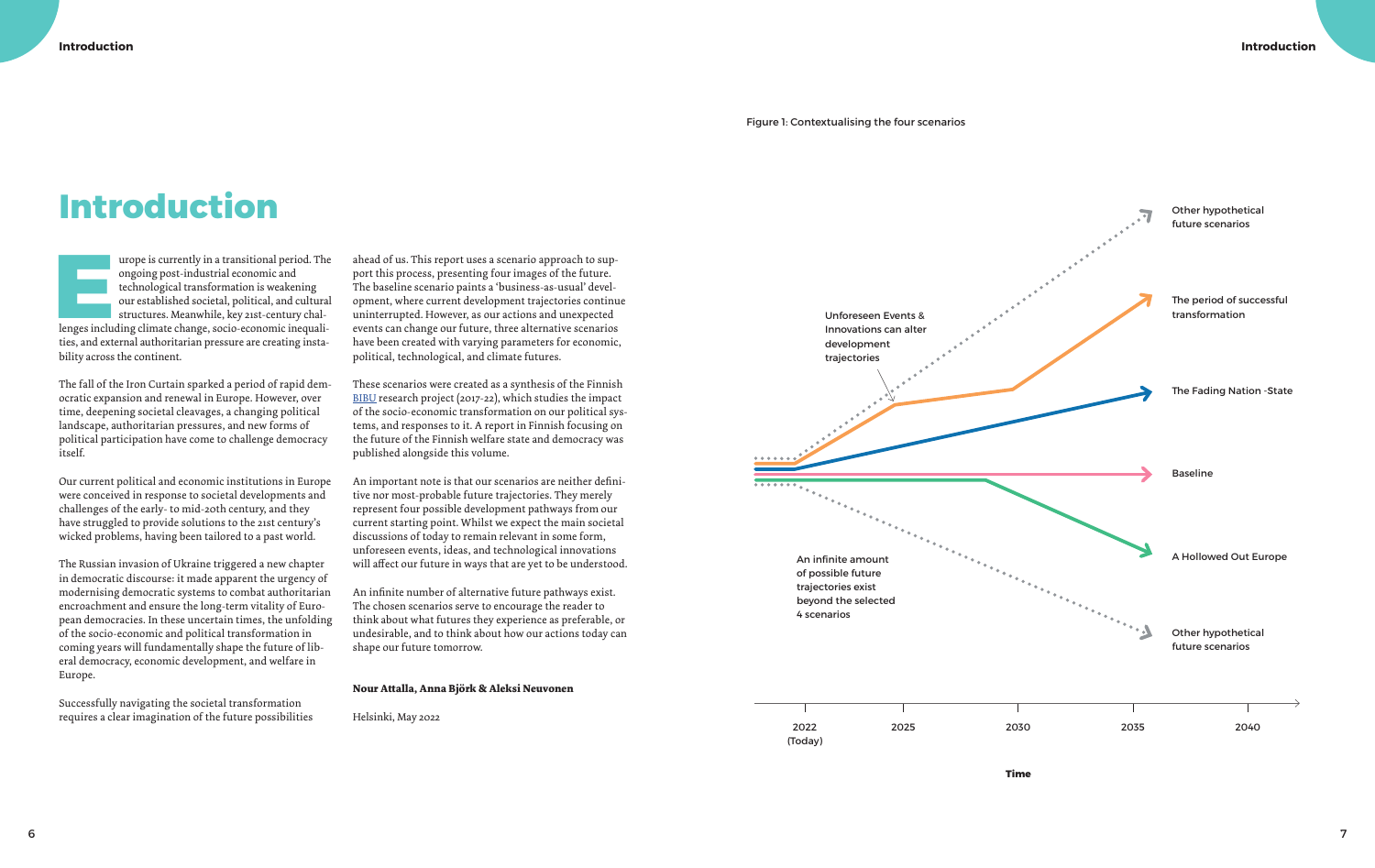The discussion regarding the future of democracy and the challenges it faces arises from different directions and in connection to various phenomena. Typically, these discussions seek to find solutions that are strongly an racy and the challenges it faces arises from different directions and in connection to various phenomena. Typically, these discussions seek to find solutions that are strongly anchored in public governance. This restricts the future possibilities that we imagine in our problem-solving. It also guides us to think about democracy as a historically determinate entity, where future developments are direct continuations of current democratic practices and structures. Restricting our thinking in this manner prevents us from imagining the spectrum of directions in which democracy could evolve if societal conditions change from current historical patterns and expected future trends.

Still, at this point in our societal development, it is especially important to reimagine democracy from a variety of different perspectives. Representative democracy as we know it has its roots in the industrial era and was created in response to the socio-economic challenges of the turn of the 20th century. As industrialisation gained pace, the relative bargaining power and collective political position of workers improved. The political parties that developed in this era largely reflected the societal groups and interests that were dominant then. Simultaneously, key public institutions, such as social welfare, compulsory education, and the professional civil service were created. These institutions, along with the newly redistributed political power, enabled the growing material wealth and wellbeing of the West to be shared among a wider part of the population. In countries where this democratising socio-economic shift was carried out successfully, such as the UK and the Netherlands, acute societal tensions and inequalities were broken down, creating long-term stability and progress. In countries where this shift was not carried out or carried out incompletely, social conflict, economic underperformance, and political instability followed, as was the case in Germany and Russia. In countries with successful transitions, trust and solidarity in democracy were generated, and the share of the population that could economically and politically participate in society strongly increased.

Ever since these early 1900's developments, we have come a long way. Academics have been talking about the end of the industrial era and the creation of a post-industrial society at least since the early 1970s, since the publication of Alain Touraine's' and Daniel Bell's<sup>2</sup> writings. The end of the industrial era has shifted the focal point of Western economies from industrial production to service provision, creating the so-called 'knowledge economy'. At the same time, societal institutions and distribution of power have also evolved, bringing with them the challenges that liberal democracies are facing today.

The transition to the post-industrial era has brought contemporary democracies challenges from two key directions:

**1. The breakdown of industrial-era economic structures is increasing societal instability.** The disappearance of blue-collar jobs and the corresponding economic restructuring have generated existential uncertainty for vast swathes of the population and brought material deprivation to formerly industrial regions. This development has shaken up the socio-economic structures of liberal democracies by creating new winners and losers in a globalised

## What are we talking about when we talk about the Future of Democracy?



era. Most OECD countries have witnessed growing income and wealth gaps since the 1970s as well. Increasing wellbeing disparities have contributed to societal discontent and disillusionment with the social welfare system created in the mid-20th century. In our current transitional era, political structures have yet failed to catch up with and correct the developing socio-economic cleavages. This has brought forth a shift in the political landscape, as working-class political parties have struggled to maintain their connection to their increasingly struggling former societal bases.

The detachment of many from mainstream politics has moved politics towards ruling for the people, rather than by the people (Mair 2013).3 It has also spawned new political parties responding to the challenges of the 21st century. Far-right or far-left populist parties have rapidly risen to capture the vote of those disgruntled by the ongoing socio-economic shift. Green and Liberal parties have been gaining ground on legacy parties as well due to societal preference shifts towards environmentalism, stronger social democracy, and social progressiveness. Together,

<sup>1</sup> Touraine, A. (1971). The post-industrial society: Tomorrow's social history: classes, conflicts and culture in the programmed society.

<sup>2</sup> Bell, D. (1973). The coming of post-industrial society: A venture in social forecasting.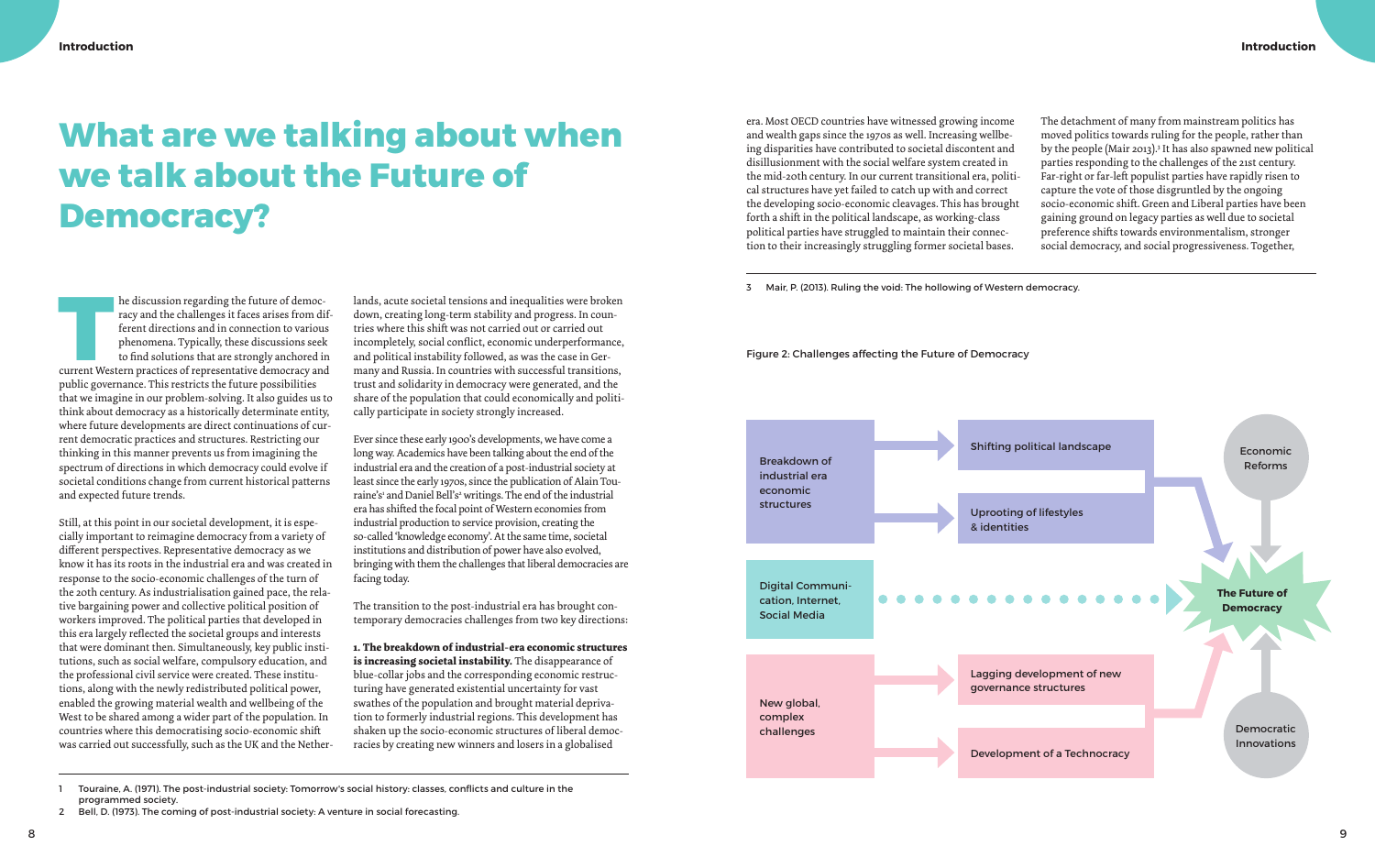these socio-economic and political developments are raising questions about the ability of democratic political processes to provide stability, equity, and material wellbeing.

**2. Political decision-making is facing increasingly com-**

**plex issues.** The expectations and hopes for democratic decision-making have evolved as societal challenges have become more global, complex, and linked to long-term developments. Climate change and ecological degradation, growing socio-economic disparities and political polarisation, as well as uncertainties regarding the internet and AI are challenges that cannot be mitigated purely at a national level. Increasing globalisation and interdependence in the past decades, as well as the rapid onset of the digital era, have created an additional layer of complexity to governing. Despite initial optimism about these developments, national interests have prevented the rapid creation of supranational problem-solving mechanisms for this new period. This has made it difficult for societies to tackle issues arising in a highly digitalised, globalised, and economically interdependent world.

These two major challenges created by our socio-economic transformation have a profound impact on the future of democracy. Past transition phases have shown us that politics and institutional change can shape the path technological and economic development takes, and the effect it has on society. However, effectively affecting the ongoing transformations with democratic and social welfare models developed for the challenges of the early 1900s is very difficult. A holistic approach to exploring its mechanisms is crucial to genuinely ensuring this ongoing transition phase is handled in a way that positively affects human wellbeing. By developing a thorough, multi-perspective understanding of this change, and its phenomena, contexts, and the human reactions to it, we can start to imagine how we can shape its future trajectory by creating large-scale, inclusive solutions.

### Does the Era of Complex Challenges Promote Technocracy?

Many people struggle to envision an improvement on the nation-state-based model for tackling global challenges. Existing global governance models that exist outside the



purview of the nation-state seem foreign. It is thence more likely that future developments will come from new forms of inter-state coordination and the organisations facilitating this <u>(Mulgan 2020</u>).<sup>4</sup> The EU governance model is central in these developments, but strengthening pan-European identities and improving the access of citizens to influence in EU mechanisms are still ongoing processes. However, the current European Commission has proposed approaches to increase the supranational body's legitimacy and reduce its democratic deficit.5 These approaches include the funnelling of R&D funding towards the creation of legitimacy and participatory models, as well as expanding the role of democratic participation in EU-level decision-making processes. The impact of these steps can only be judged in the coming years as they start being implemented. They do, however, already indicate that EU politics is orienting its focus towards citizens and civic participation in the 2020s.

The broad, global scale of our contemporary challenges is not the only factor placing stress on our democratic institutions. As complex challenges often necessitate complex solutions, decision-making processes require the use of deep-level expertise across different disciplines. Open, democratic models of governance have been argued by some to be more effective than closed, centralised systems in tackling large-scale societal issues. In democracies,

The expectations and hopes for democratic decisionmaking have evolved as societal challenges have become more global, complex, and linked to long-term developments.

information about arising issues can be generated organically at early stages. Politicians and bureaucracies can then be forced to tackle problems rapidly through the interactions of politics and public discussions. These discussions also serve to provide alternative solutions and perspectives on issues. The restrictions on free societal discussions in non-democratic systems make involving the body politic in troubleshooting and problem-solving more difficult.

The large-scale issues at hand in the 21st century strengthen the rationale for using the expertise of technocrats in decision-making, as the knowledge gap between 'experts' and the general population grows. Especially with regards to complex technical questions, specialised experts are necessary for the decision-making processes. A challenge created by this is that the solutions to our long-term societal questions must remain understandable to decision-makers and citizens, in order to maintain their connection to democratic steering processes.

The big data and AI used for analysing complex issues and predicting future trends further empower experts to exert influence in decision-making processes. The ability of these digitalised approaches to study complex and interconnected phenomena makes them a useful tool for political, economic, and technical steering at a global level. At the same time, however, the increase in expert power is creating disconnection and increasing popular distrust in politics. This raises questions about how well political decision-makers should be able to understand how political decisions have been made and what information has been taken into consideration. The ability of politicians to thoroughly understand political decisions is crucial to their democratic responsibility to explain these decisions to citizens. Technocratic decision-making that relies heavily on AI and big data makes it more difficult for politicians to uphold this responsibility. Security and privacy concerns regarding the guarded nature of data used for decision-making can also limit transparency and democratic accountability in technocratic policy-making processes.

James Bridle argued in 2018 that the new digital era in the 2000s is a so-called 'New Dark Age'.6 AI and machine learning algorithms provided predictions and recommendations in a manner that cannot be a priori explained or justified. They can also not be used to generate overarching principles or values. In some situations, the recommendations created by AI programmes have proven to be ineffective or negligent, which has been blamed on the used data or analytical parameters set by people. These problems with data are often discovered only once the decision has been made and its effects are starting to unfold. As a consequence of these AI-based developments, it can become increasingly difficult to predict and plan our future pathways based on he what we perceive to be desirable as humans. Instead, we end up in the dark, blindly following computerised decisions that we can neither fully understand nor predict.

In recent years, it has been posited that authoritarian, yet technocratic and meritocratic societies and methods of governance can become more adept at utilising data and AI for decision-making compared to democratic societies. Authoritarian governments have more freedom to gather and access data about their citizens' actions. There are also fewer democratic checks and balances preventing them from experimenting with and implementing new solutions. This means that they can use data to provide their population with (at least superficially) more desirable outcomes than democracies. A new paradigmatic contest has been started, where China, Russia, and the oil-rich states of the Middle East are challenging Western democracies' governance models, and providing seemingly effective alternatives. These non-Western states are spreading their own values, governance systems, and solutions across the developing world, partially in an attempt to expand their spheres of influence into the global South. The open nature of online political discussions allows for these ideas to spread and grow in the West as well. At the same time, people are increasingly questioning whether a plurality- and openness-based democratic model of governance provides superior outcomes in the digital era. This raises the question: Are we witnessing the rise of a new form of centralised technocracy, pushed on by its ability to flexibly utilise emerging technologies?

### How is Political Participation Affected by this Period of Fragmented Identities?

Digital communication, the internet, and social media have brought about significant cultural changes in the past decades, and will continue to do so in the foreseeable future. The instability and changes in Western democracies and their self-perceptions are however not exclusively attributable to this techno-cultural shift. This shift in the past decades has been an additional driving force in these new

<sup>4</sup> Mulgan, G. (2020). Impossible and inevitable: the twisting road to global governance. https://www.geoffmulgan.com/ post/impossible-and-inevitable-the-twisting-road-to-global-governance

<sup>5</sup> EU plans to reinvigorate its democratic processes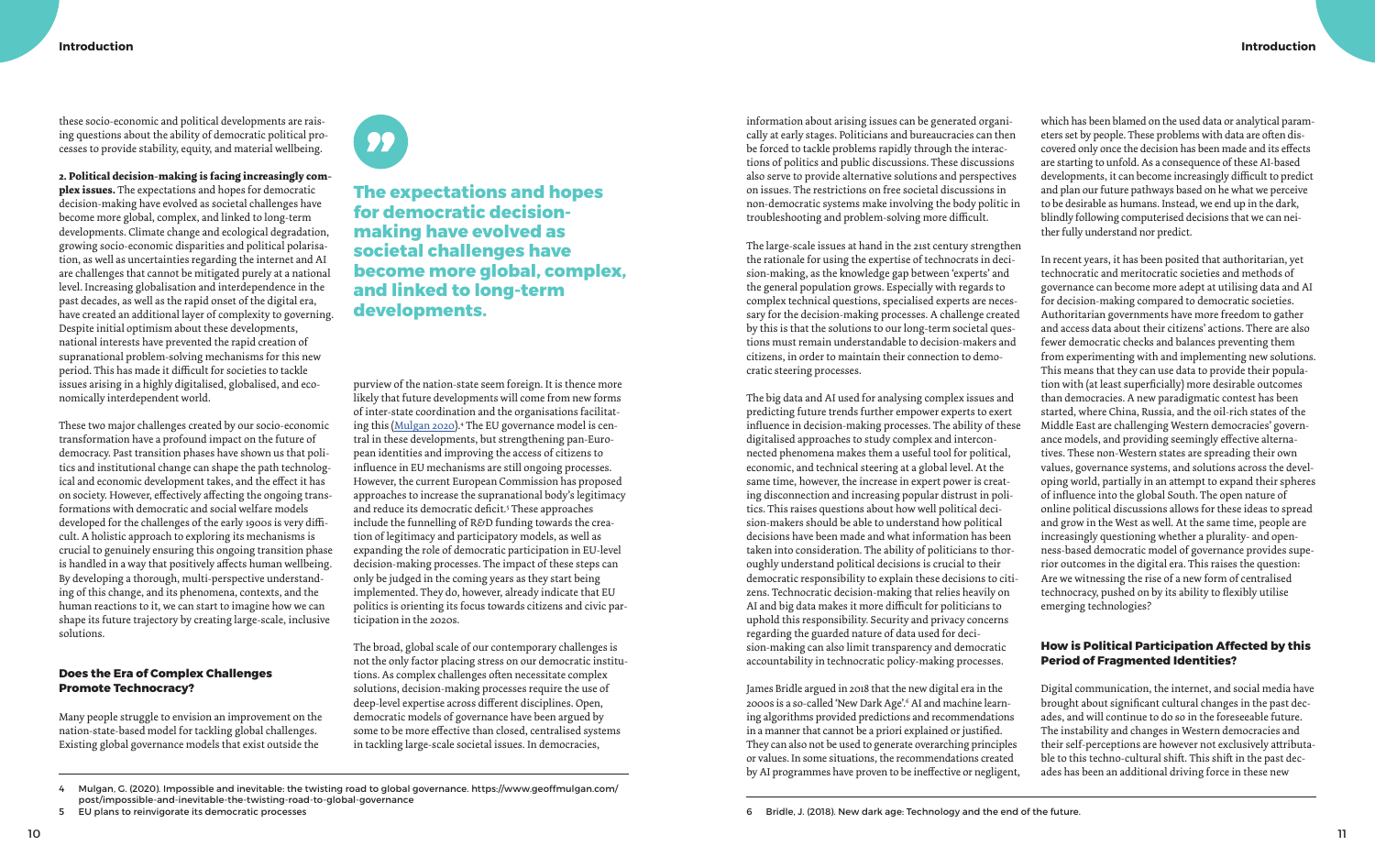cultural developments. However, the dawn of the information era is in itself a partial cause of the socio-economic transformation.

Until approximately a decade ago, the expansion of the internet was seen as a process that would strengthen democracy and civic society. The creation of fora for societal discussions, new petitions, and perspectives would improve information transparency and dissemination into decision-making processes. Democratic electoral systems would be strengthened as the open access to information would allow voters to make increasingly well-justified ballot choices. Cross-border communication would also improve, allowing civic initiatives to coordinate and solve global challenges together. Simultaneously, the space for secretive actions, corruption, and closed-door lobbying would be constrained by this new tool for rapid information sharing. The Arab Spring of 2011 did in fact demonstrate the power of new innovations, such as social media, to enable the emergence of a transnational, grassroots protest movement, with genuine political implications.

Nonetheless, the relationship between the internet and politics slowly soured over time, as the negative side effects of this new technology became apparent: People were increasingly being placed in echo chambers with their like-minded peers and shown self-reaffirming and biassed news stories from questionable sources. At the same time, governments, corporations, and other actors quickly caught on to using the internet to spread harmful disinformation, inflamate cleavages between societal groups, and systematically shape people's worldviews.

As the abovementioned developments took place, the demographic structures and populations of Western countries were diversifying at a rapid rate. Increased life expectancies allowed older people to become more active participants in society alongside the traditionally active younger generations. In almost all Western countries immigration flows have grown in recent decades, contributing to ethnic diversity, and challenging traditional notions of national identity. Global economic pressures have also been primarily focused on large cities, increasing wellbeing and wealth disparities between metropolitan and rural areas. Hyperconsumerism, easier movement of people, unlimited access to information, and unprecedented communication possibilities have contributed to an unprecedented fragmentation of identities, as individuals try to make sense of their standing in a rapidly evolving world.

Established political institutions and parties have struggled to effectively adapt to socio-economic transitions, the fragmentation of identities, and the challenges and opportunities created by the internet. Representative democracy in most countries is focused on resolving issues revolving around material economic interests: social welfare, healthcare and other public services, infrastructure, and economic interventions. As traditional political parties are working primarily at this traditional material-economic level, they are increasingly becoming detached from their civic bases and their new societal phenomena and experiences (Mair 2013).7 New parties oriented towards the challenges and zeitgeist of the 21st century have arisen and are capturing a share of the population that feels disenfranchised by legacy political parties. This has been demonstrated by the success of these young parties, such as the Greens from Finland to Germany to the Netherlands, and populist parties across Europe. The demographic shifts re-shaping societal groups and cleavages are not only shifting the political landscape. Many people that feel disillusioned by established political institutions do not shift their vote to new parties, but rather stop voting altogether. Including these so-called retreaters, particularly working-class and youth demographics, in democratic political processes is a key challenge in generating inclusive, up-todate democracies for the 21st century.

New forms of political participation and other democratic innovations have been implemented in an attempt to allow representative democracy to catch up with the wider societal developments surrounding it. These innovations are aimed at reinventing the content of political discussions, bringing more diverse perspectives into decision-making processes, and helping find compromises or even shared interests in an increasingly fragmented social landscape. New participatory methods are also attempting to reduce the impact of special interests in politics by allowing citizens to directly affect the political agenda. They also have the potential to reinvigorate political participation. This could bring the perspectives of the demographics that have been disillusioned and feel left behind by the ongoing socio-economic transformation back into political discussions.

The development and dissemination of new participatory methods into democratic practice is a long-term and continually growing phenomenon. Nonetheless, the institutionalisation of these innovations has often been slow, thus preventing them from gaining genuine political legitimacy and power. This has prevented them from supplanting representative democratic processes in either practical influence or agenda-setting power. The implementation of new democratic innovations has also been accompanied by rather limited discussions regarding democratic ideals in the 21st century, and how these should be practically brought to life in the coming decades. Historian John Dunn in 2006 argued that the ideals of modern nation-statebased democracy, based in part on the US constitution, deliberately introduces distance between the ordinary citizen and decision-making processes.8 This was originally done to ensure that 'experts' debated and formed consensus together, allowing political discussions to occur away from the public arena where they could foment discontent and deepen political cleavages. The direct democratic process of ancient Athens was seen as a worst-case scenario with a tyranny of the majority directed by the whims of the masses.

Contrary to the US founding fathers' concerns, recently implemented deliberative democratic practices have succeeded in producing sophisticated political solutions. They have also enabled the constructive and equal-footed political participation of citizens. The major question that remains is how these new practices can be scaled up to resolve the large-scale societal challenges of today. So far, they have mainly been used for local-level decision-making.

At the same time, democratic ideals, be they deliberative or representative, are increasingly being challenged in the public sphere. Increasing societal discontent is politically manifesting itself in increasing polarisation, support for extremist (anti-democratic) parties, and deepening cleavages. Alongside increasingly fast-paced online political debates, finding shared interests and compromises has become increasingly difficult in the political arena. These factors inhibit the scaling of participatory democracy to national or supranational levels.

The cultural rules and societal situation surrounding political participation and discussions are a moving target. This raises a key challenge for new democratic practices to effec-



tively bring people together across political cleavages and provide up-to-date decision-making structures for the coming decades.

### A Flourishing 21st Century Democracy Must Cast Away its 20th Century Shadow

Democratic decision-making and participatory structures, despite their central role in our political processes, only partly decide what our future democracies will look like. We can create new rules governing social media and political discussion, open new methods of political participation, educate citizens and politicians, and increase resources for research and decision-making processes. Despite the availability of various options, we still cannot exactly predict what future outcomes they will generate if the socio-economic, and cultural structures surrounding our democratic process change strongly. This raises the question: Can democracy be re-developed without manipulating the socio-economic situations created by this digital transition?

The aforementioned period in the 1900s, which saw rapid economic development and the formation of Western welfare states, was an exceptional time in history. The ongoing 2000s, its socio-economic structures, challenges, and human experiences are undoubtedly different from those of the past century. However, these 1900s' governance structures are currently the only dominant democratic model,

We cannot take the structures created at the turn of the 20th century and expect them to resolve the new challenges arising today and in the decades ahead

<sup>7</sup> Mair, P. (2013). Ruling the void: The hollowing of Western democracy.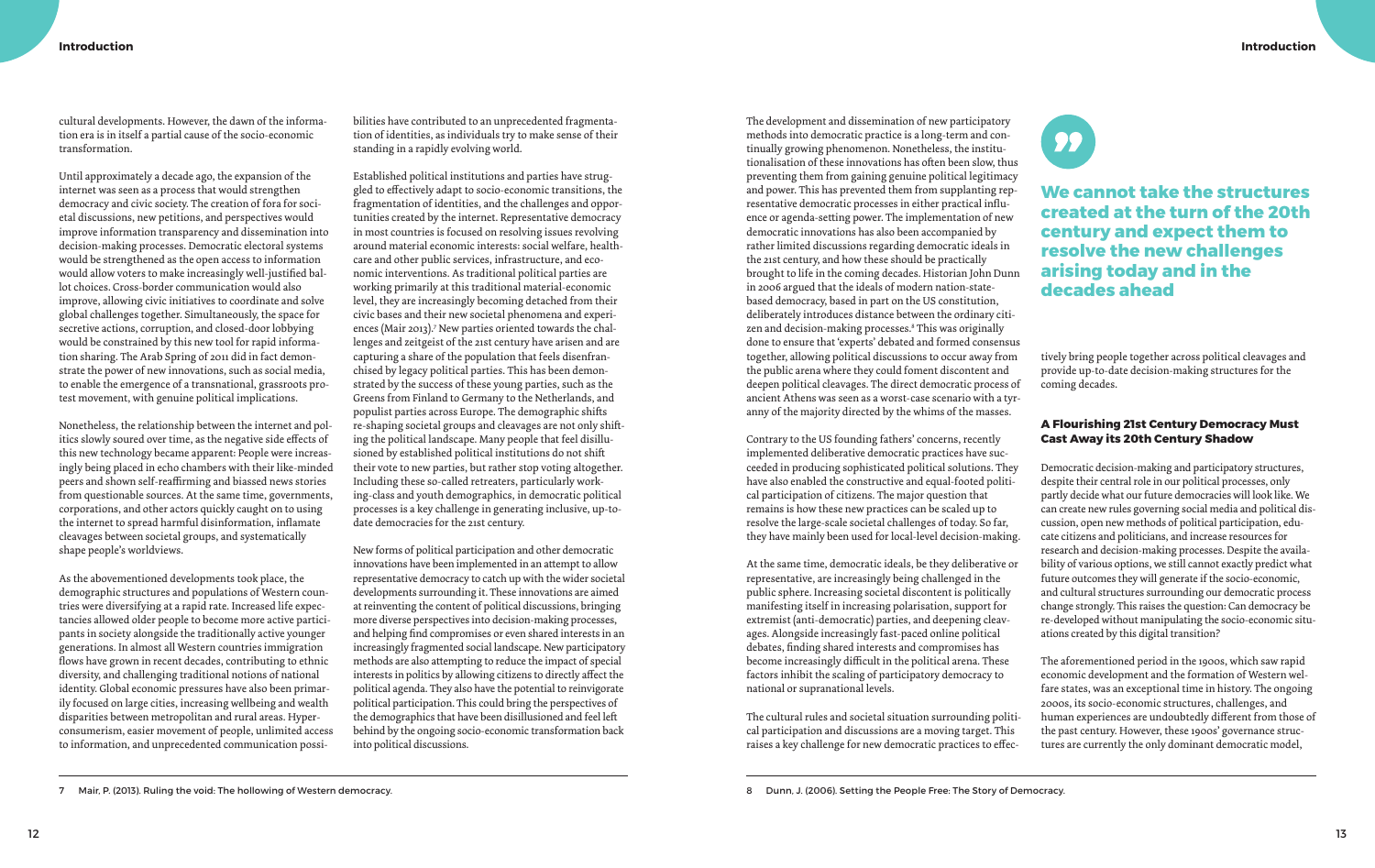upon which most new innovations are being imagined. We cannot take the structures created at the turn of the 20th century and expect them to resolve the new challenges aris ing today and in the decades ahead.

At the same time, there are many destabilising themes in our current transition period, the effects of which on our economic and societal structures we cannot yet fully grasp: To what extent do we have to curb natural resource use to effectively combat climate change? How will this affect prospects for economic growth? To what extent do we want to use normative values to redraw the rights and obliga tions of corporations and individuals? How will the future of work look in the data economy? On whose terms will the governance of data, the internet, and future technologies be developed? To what extent will citizens and civic society be involved in producing 21st-century changes, or will they eventually be produced top-down?

The open-ended nature of these questions means that it is crucial to expand our imagination regarding the spectrum of possibilities for the future of democracy. This way we can engender more plurality into conversations about what challenges future democracies should tackle, how, and with the involvement of whom.

emocracy and civic participation are multifaceted phenomena. Academic studies have<br>
worked to explain the development traject<br>
ries of Western democracies and societies<br>
over recent decades in the context of a<br>
socio-econo emocracy and civic participation are multifaceted phenomena. Academic studies have worked to explain the development trajecto ries of Western democracies and societies over recent decades in the context of a ever, strongly defined empirical research is restricted in its ability to make presumptions about the future. This pre sents a shortcoming for its practical implications, as our transitional era is set to continue for years into the future. Different methods are hence needed to make visualisations of potential future trajectories for European democracies, whilst still incorporating the body of knowledge generated across the scientific literature.

Early in the industrial revolution, it was likely very difficult for people to imagine how society and politics would develop with the introduction og universal suffrage and the welfare state a mere century later. It is equally complicated for us to look beyond the remaining industrial-era struc tures and models at what the future may hold. It is nonethe less crucial to look for new directions and perspectives. The societal transition of the early 20th century taught us that the societies that responded to the challenges of that time effectively and provided innovative and forward-looking solutions came out of that era flourishing, more advanced and prosperous than ever before. The countries that failed to collectively imagine and implement solutions, and instead clung to the past, were eventually overcome by instability and faced rocky times of conflict.

The purpose of the scenarios we have developed is to func tion as a tool to open up discussions that allow new ideas and innovations to emerge, contributing to a hopeful and sustainable future.

Scenarios are not predictions, plans, or strategies, but rather visions of anticipated and desired futures. They are systemi cally created, with each scenario using the same methodo logical approach, starting point, and drivers of change as a framework for creating the future images. In order to main tain practical relevance, the aim of scenarios is to be con nected to current realities and development trajectories. Their ultimate goal is to generate an improved understand ing of the ability of people's present and near-future actions to shape our future pathways and outcomes.

The scenarios presented in this report aid the production of systemic, relevant, and narrative-based perspectives on the

future of European democracies and welfare models. Through this, they aim to provide a source of future-orien tation for decision-making and upcoming research.

The generated scenario exercise consists of four scenario pathways. One scenario pathway (the 'baseline) identifies the future trajectory that we would expect if recent societal developments continue on trend in the coming decades. The alternative scenario pathways have been created by using the same drivers of change, but with different future outcomes and trajectories. These alternative pathways are partly based on uncertainties identified in the current aca demic research regarding future trajectories and poten tially diverging pathways. They reflect the material realities potentially realised if we were to travel along these different development paths. The differences between the scenarios are not assigned randomly. Rather, they are based on differ ent expected trajectories for background factors in change, such as institutional power dynamics, the climate crisis, and demographic shifts.

The scenarios have been generated using the relevant aca demic literuature, including that produced during the BIBU-research project in Finland (2017-22), as well as inter views conducted with BIBU-affiliated researchers. A work shop was also organised with a group of academics, where the future pathways were collectively amended and details added.

## Why use Scenarios?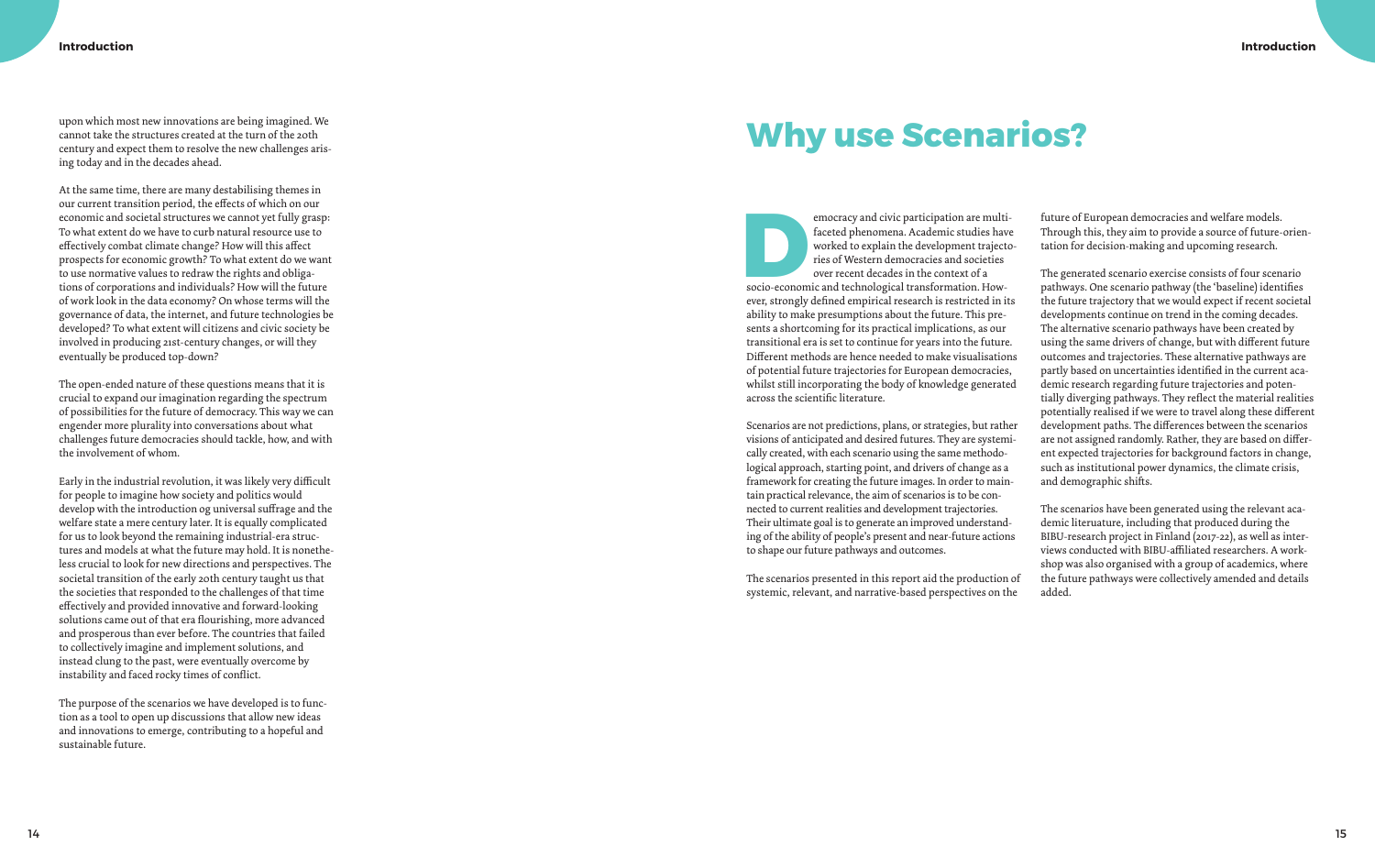## The Futures Table

## Drivers of Future Change

| Long-term slow global<br>economic growth, with<br>the focal point of<br>economic activity<br>moving away from                                                            | New manufacturing<br>jobs have been created<br>in Europe, <sup>12</sup> whilst the<br>platformisation of                                                                                                                           | Internal migration and<br>immigration have<br>slowed down, with new                                                                                                                                                              | <b>Fractured socio-political</b><br>landscape where<br>nationalism is the           | New global agreements<br>and standards guide<br>decision-making in the                                                                                                    | Has become a founda-<br>tional political issue,                                                                                                                                                    | Are utilised in increas-<br>ing measures in local                                                                                                                                            |
|--------------------------------------------------------------------------------------------------------------------------------------------------------------------------|------------------------------------------------------------------------------------------------------------------------------------------------------------------------------------------------------------------------------------|----------------------------------------------------------------------------------------------------------------------------------------------------------------------------------------------------------------------------------|-------------------------------------------------------------------------------------|---------------------------------------------------------------------------------------------------------------------------------------------------------------------------|----------------------------------------------------------------------------------------------------------------------------------------------------------------------------------------------------|----------------------------------------------------------------------------------------------------------------------------------------------------------------------------------------------|
| Europe. <sup>11</sup>                                                                                                                                                    | services has moved<br>away service-sector<br>jobs from Europe.                                                                                                                                                                     | immigrants particularly<br>moving to large<br>metropolises                                                                                                                                                                       | strongest ideology<br>connecting people<br>(despite still being in<br>the minority) | EU more than before                                                                                                                                                       | but strong environmen-<br>tal guiding and funding<br>mechanisms have not<br>been developed                                                                                                         | and national deci-<br>sion-making, but retain<br>a primary role as<br>sounding boards, rather<br>than having any real<br>power                                                               |
| Strong growth globally<br>during the 2020s ends<br>in a long-lasting<br>recession. A significant<br>part of Europe moves<br>into the periphery of<br>the global economy. | <b>Automation and</b><br>platformisation are<br>moving a large number<br>of manufacturing jobs<br>and some specialist,<br>service jobs away from<br>Europe, with new work<br>opportunities being<br>created slowly                 | Large urban areas grow<br>due to increased levels<br>of immigration and<br>regional centres<br>continue to grow as<br>well, albeit more slowly.<br>Internal migration<br>within countries has<br>practically ground to a<br>halt |                                                                                     | A bureaucratic EU is<br>growing its power<br>relative to member<br>states                                                                                                 | Drives public funding,<br>but not significant regu-<br>lation                                                                                                                                      | Local politics widely<br>utilise innovations, and<br>power is delegated to<br>these new institutions,<br>creating global, com-<br>munities of local<br>creators and actors                   |
| <b>Global economic</b><br>growth is stable; Europe<br>has renewed its role as<br>a global economic<br>powerhouse                                                         | Digitalisation and the<br>circular economy have<br>created a large number<br>of new services and<br>expertise-driven<br>employment opportu-<br>nities, whilst automa-<br>tion has reduced the<br>number of manufactur-<br>ing jobs | Immigration has<br>doubled from current<br>figures, and is directed<br>towards various parts of<br>the continent. Regional<br>centres are improving<br>their attractiveness                                                      |                                                                                     | The EU is fractured, and<br>increasing amounts of<br>member states and<br>regions are negotiating<br>special rights and<br>privileges for them-<br>selves across the bloc | Strong global agree-<br>ments frame national<br>politics and strongly<br>direct money towards<br>climate politics                                                                                  | <b>Democratic innovations</b><br>are utilised strongly at<br>the local, national and<br>international level, and<br>citizens' councils are<br>delegated significant<br>decision-making power |
|                                                                                                                                                                          |                                                                                                                                                                                                                                    |                                                                                                                                                                                                                                  |                                                                                     |                                                                                                                                                                           | Renewed left-right and<br>nationalism-globalism<br>political spectra<br>Struggles in the<br>international order have<br>brought new ideologies<br>to challenge traditional<br>left-right divisions |                                                                                                                                                                                              |

| <b>Climate Politics (f)</b>                                                                                                                   | Democratic Innova-<br>tions (q)                                                                                                                                                              |
|-----------------------------------------------------------------------------------------------------------------------------------------------|----------------------------------------------------------------------------------------------------------------------------------------------------------------------------------------------|
| Has become a founda-<br>tional political issue,<br>but strong environmen-<br>tal quiding and funding<br>mechanisms have not<br>been developed | Are utilised in increas-<br>ing measures in local<br>and national deci-<br>sion-making, but retain<br>a primary role as<br>sounding boards, rather<br>than having any real<br>power          |
| Drives public funding,<br>but not significant regu-<br>lation                                                                                 | Local politics widely<br>utilise innovations, and<br>power is delegated to<br>these new institutions.<br>creating global, com-<br>munities of local<br>creators and actors                   |
| Strong global agree-<br>ments frame national<br>politics and strongly<br>direct money towards<br>climate politics                             | <b>Democratic innovations</b><br>are utilised strongly at<br>the local, national and<br>international level, and<br>citizens' councils are<br>delegated significant<br>decision-making power |

The scenarios are built on the basis of the hypothetical development directions for seven drivers of societal change. The drivers are created based on the central themes of the BIBU research project, and they have been jointly recognised by the involved researchers. The scenarios also depict other relevant phenomena that are the interdependent outcomes caused by the drivers of change.

#### Introduction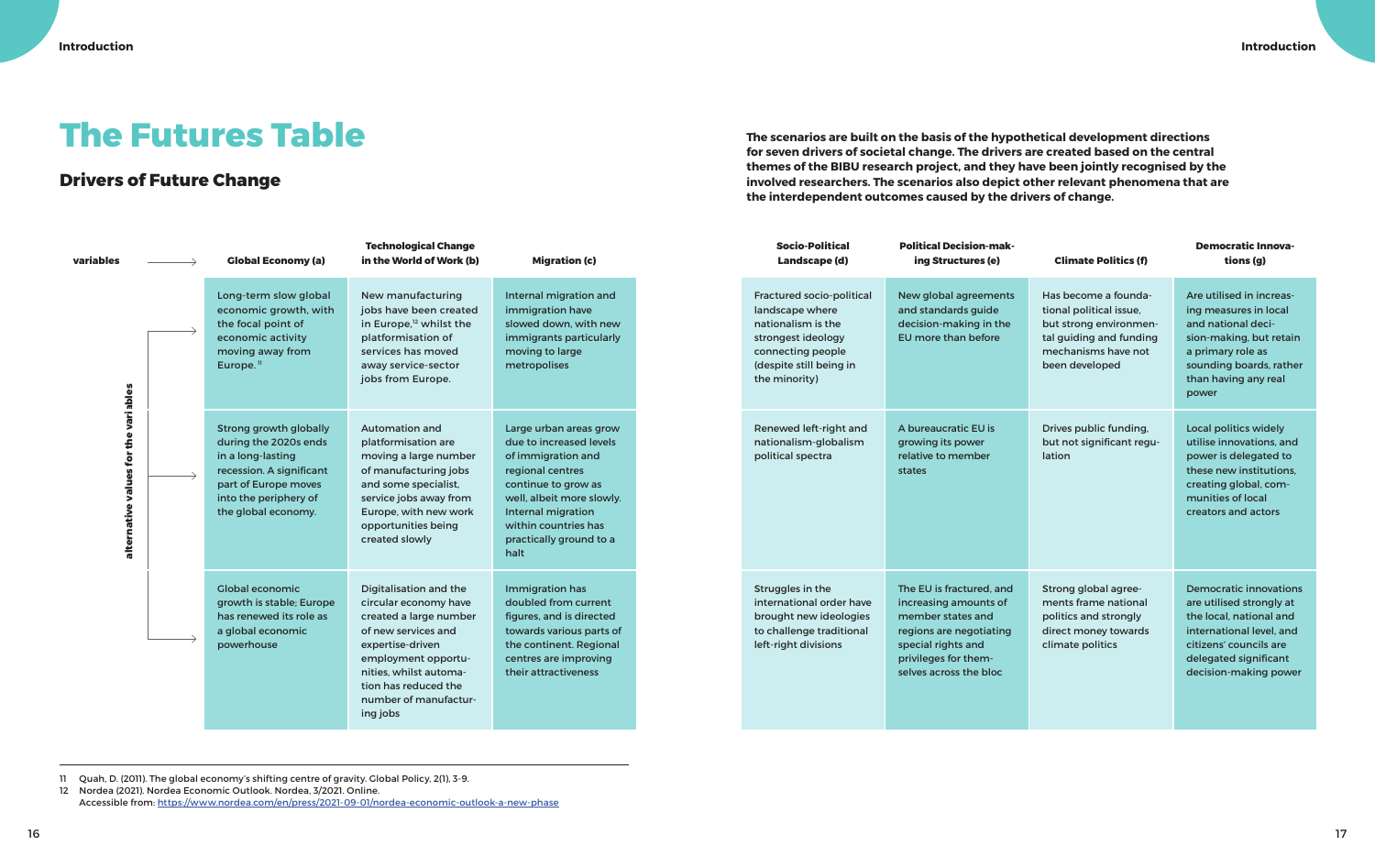### Global economy

Many regions in Europe are still dependent on industrial exports with a relatively low added value and are highly susceptible to global economic interactions and competition. Despite the relatively high level of education and expertise in Europe, there is a slim sector of globally competitive firms that rely on knowledge and expertise, which could sustainably create future middle- and high-income employment opportunities. The global green and sustainable transition alongside systemic economic structure changes will strongly affect the future success of the European economy.<sup>2</sup>

In the global economy we are currently witnessing myriad uncertainties which in the coming decades will unfold in a series of large-scale changes. For instance, combatting climate change and maintaining biodiversity will significantly limit the future development of various economic sectors. It is uncertain how strong the compensatory (green) economic growth induced by investments in green solutions will be, and what the overall effects on the global economy will look like. Guiding the complex global financial system and preparing for various financial crises is challenging. Demographic ageing across an increasing number of countries means that less areas of strong economic growth will exist across the world.<sup>1</sup> These development patterns are particularly strongly reflected in an ageing Europe that is losing its position as a centre of industrial production and is struggling to build an equally strong focal position in the digital era.

- 1 Marešová, P., Mohelská, H., & Kuča, K. (2015). Economics aspects of ageing population.
- 2 Fagerberg, J., Laestadius, S., & Martin, B. R. (2016). The triple challenge for Europe: the economy, climate change, and governance.´
- 3 Collin, J. et al (2015). Finland The Silicon Valley of Industrial Internet.
- 4 Watanabe, C., Tou, Y., & Neittaanmäki, P. (2018). A new paradox of the digital economy-Structural sources of the limitation of GDP statistics.
- 5 Kotavaara, N., Kotavaara, O., Rusanen, J., & Muilu, T. (2018). University graduate migration in Finland.
- 6 Zvidriņš, P. (2012). Demographic Development in the Baltic Sea Region.

## Technological Change

Digitalisation (e.g. AI, cloud technologies, robotics, blockchain) is upturning the operating logic of many economic sectors, and through that is reshaping our markets. In the near future, this will be especially visible in the service sector, where work will move online and into the cloud, transforming many professions. This will change the structures of service and specialist work with potentially strong impacts on European economic development.3

At the same time, consumer prices may decrease significantly, although the ability to make use of these opportunities will vary strongly across population groups.4 The automation of industrial production is already at an advanced stage, with development ongoing. Industrial jobs have been lost across Europe and developed economies elsewhere. It is estimated that even large-scale industrial investment would not create a significant amount of new manufacturing jobs. Despite its strong impact on manufacturing, automation is struggling to replace other low-income occupations, particularly in the care and construction sectors.

### Political Decision-Making **Structures**

## Migration

The working-age population of European countries is concentrated in larger urban areas, with less central countries and regions, such as the Baltics, facing population declines.5,6 Low birthrates have caused population growth to slow, and in some areas there is even a demographic

## Variables of the Futures Table

decline when excluding immigration. At the same time, the volume of internal migration is decreasing.7 The global economy strongly favours large, internationally connected cities. There are currently limited alternatives that would change this development path in migration without significantly changing the fundaments of our global economies. In the coming decades, population growth across the bloc will increasingly rely on immigration.

The future development of immigration is difficult to predict: To what extent will Europe be able to attract and retain highly educated professionals? What will the volume of non-economic (e.g. climate) migration be towards the continent, and how strongly will this fluctuate? For the time being, immigration across the continent has been at a relatively stable level, but younger generations are much more geographically flexible in their studying and living choices than previous generations, which raises questions about the "attractiveness" of Europe in the long term.

## Socio-Political Landscape

Big phenomena in politics during the 2010s were anti-immigration and integration sentiments accompanied by a growth in nationalism and the parties promoting it. Global economic changes and climate change have also been important drivers in the political landscape. Political discussions have largely shifted away from industrial-era class structures, including the traditional left-right political spectrum.8 Alongside this, internet and social media have mainstreamed new opportunities to construct new identities and social groups.9

Ideologies that unite large groups of people (such as nationalism, or traditional left-right sentiments) have been replaced by smaller identity movements oriented around conservative or progressive values. Inwards-turned nationalism is currently one of the most prominent of these. A big question for politics in the 2020s will be how these new movements will be able to unite people and channel communities into political power: Will new political parties develop? Will contemporary movements take ownership of

- 7 Rowe, F. (2020). Internal Migration Intensity and Impact in Europe.
- 8 Im, Z et al (2020). Neljän kuplan kansa : miten suomalaiset äänestävät? [in Finnish]
- 9 Uysal, M. S., & Akfırat, S. A. (2021). The social identity perspective of social media leadership in collective action participation.
- 10 Ojanen, T., & Salminen, J. (2019). Finland: European Integration and International Human Rights Treaties as Sources of Domestic Constitutional Change and Dynamism.

existing legacy parties? Or, will new political development move outside the purview of traditional party and electoral politics?

The maintenance of global economic growth is challenging without a shift of decision-making from national to supranational institutions. The same applies to managing many of our period's key challenges, such as climate change, biodiversity loss, global South-to-North migration, and pandemics.

A constant question in this era is the popular legitimacy of supranational democracy (e.g. at the EU level).<sup>10</sup> Multilateral cooperation in the global system does not always work without friction, and regional concentrations of power create inequalities in influence in global decisions. New tensions are created as technocrats and civil servants are building supranational decision-making structures that can

A big question for politics in the 2020s will be how new movements will be able to unite people and channel communities into political power.

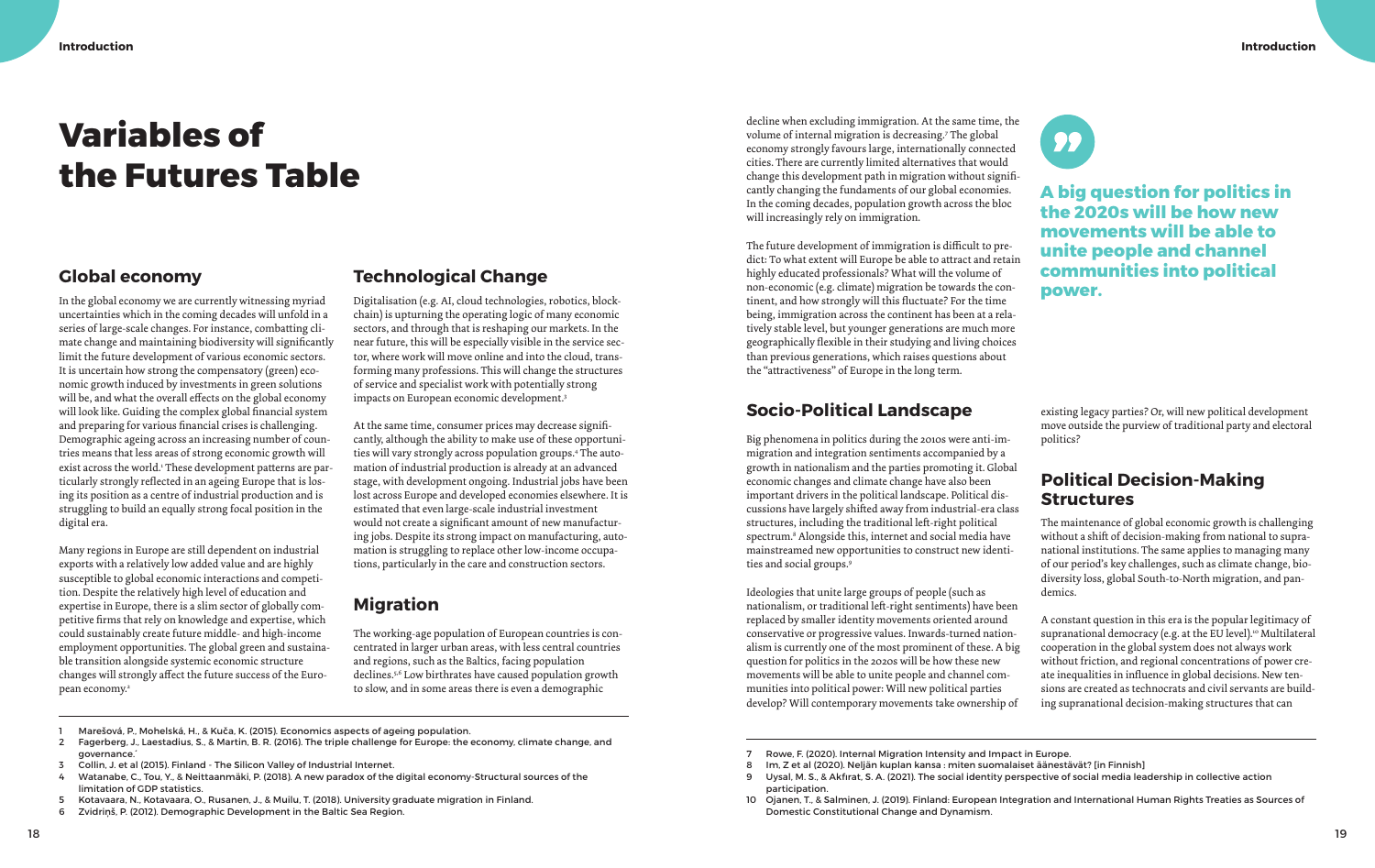reduce public and interest group participation in political decisions.<sup>11</sup> A trend aiming to balance supranational political developments is the increase of participatory mechanisms in local and national politics, to improve people's direct influence in political decision-making.

## Climate Politics

Climate change has become a central political theme as science has increasingly promoted the urgency of acutely responding to the environmental crisis. Climate change as a political phenomenon especially unites younger generations for whom combatting the ecological crisis is more personally salient than for older generations.12 Many of the discussed climate measures are generating new political tensions due to their impact on many population groups' livelihoods and lifestyles. On the other hand, some politicians are framing the green transition as a path for societal renewal. Here, green economic growth and solutions to climate change and the actors working on them would play a primary role in resolving socio-economic inequalities.

## Democratic Innovations

In many developed countries, political cleavages are growing, and socio-political landscapes are looking increasingly fragmented. Simultaneously, ideological and affective polarisation is increasing. The present impact of political polarisation across Europe varies quite strongly,13 but across the bloc, there are similar undercurrents affecting political and societal trust that need to be combatted.

Democratic innovations (such as public petitions, citizens' councils, or participatory budgeting) can increase demo-



11 Paloniemi, R. et al (2015). Public participation and environmental justice in biodiversity governance in Finland, Greece, Poland and the UK.

- 12 Huttunen, J., & Albrecht, E. (2021). The framing of environmental citizenship and youth participation in the Fridays for Future Movement in Finland.
- 13 Fornaro, P. (2021). Politician Polarisation in Finland over Recent Years
- 14 Christensen, H. S., Jäske, M., Setälä, M., & Laitinen, E. (2016). Demokraattiset innovaatiot Suomessa–Käyttö ja vaikutukset paikallisella ja valtakunnallisella tasolla. [in Finnish]
- 15 Christensen, H. S., Karjalainen, M., & Nurminen, L. (2015). Does crowdsourcing legislation increase political legitimacy? The case of Avoin Ministeriö in Finland.
- 16 Christensen, H. S., Jäske, M., Setälä, M., & Laitinen, E. (2017). The Finnish Citizens' Initiative: Towards Inclusive Agenda setting?

cratic participation.14,15,16 Innovations utilising digital technologies are particularly effective at improving the political participation of youths and marginalised groups.

It is still unclear to what extent new participatory methods and opportunities will be able to challenge the impact of factors such as education and socio-economic background on political participation. Transparency and interaction with citizens in the development and implementation of democratic innovations is crucial to their success in re-energising politics. New participatory methods may, however, over time challenge the legitimacy of traditional political structures. This can create tensions between democratic innovations and representative democratic structures that we as of yet cannot fully predict.

Many of the discussed climate measures are generating new political tensions due to their impact on many population groups' livelihoods and lifestyles.

# Baseline Development of Democracy and Welfare In Europe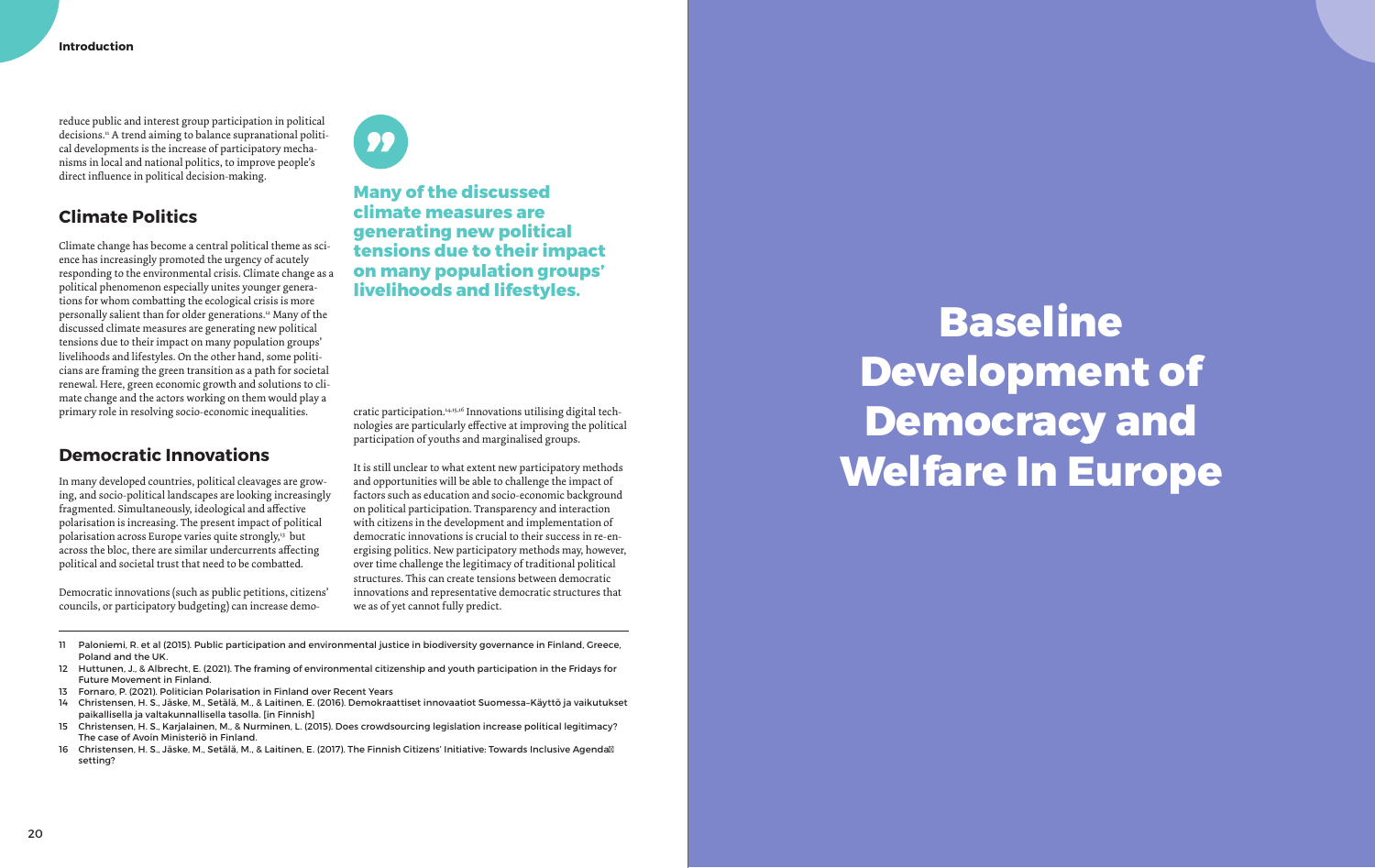## Scenario 1: Future 2040

## Baseline Development of Democracy and Welfare In Europe

The baseline scenario has been built on the relevant academic literature, including insights gained from the BIBU research project on the development of (Nordic) democracy and welfare models in recent years. The scenario is built on the assumption that the coming twenty years will strengthen and consolidate the development paths and phenomena we have seen over the past two decades. No unexpected changes of direction, including major political or socio-economic reforms, occur in this track.

It must be noted that this scenario is not a prediction nor a statement of the most likely future path, since the future always involves unexpected events and developments. The baseline can be seen as a 'business-as-usual' future image in which past and ongoing developments continue uninterrupted into the future.

### **The disappearance of industrial occupations due to automation has changed economic structures in Europe.** The EU's green<sup>2</sup> and digital<sup>3</sup> transformations have

brought both the pressures and opportunities of climate change and technological change to job markets. New employment opportunities have especially been created in large metropolitan areas in IT and service occupations.4 The focal point of newly created jobs has shifted steadily towards high-education expertise-driven work.5 Alongside these higher paid jobs, lower-education and salaried service jobs have been created, such as in the food delivery and hospitality sectors.6 At the same time, whilst major European corporations have lost their status as large employers, they have often maintained their profitability.7 The relatively strong position of Europe in the sustainable and green service sector has grown and been consolidated due to encroaching climate change.<sup>8</sup>

| <b>Global Economy</b>                                      | Long-term slow global economic growth, with the focus point of<br>economic activity moving away from Europe.                                                                                                |
|------------------------------------------------------------|-------------------------------------------------------------------------------------------------------------------------------------------------------------------------------------------------------------|
| <b>Technological Change in the World of</b><br><b>Work</b> | Automation and platformisation are moving a large number of<br>manufacturing jobs and some specialist, service jobs away from<br>Europe, with new work opportunities being created slowly                   |
| <b>Socio-Political Landscape</b>                           | Fractured socio-political landscape where nationalism is the<br>strongest ideology connecting people (despite still being in the<br>minority)                                                               |
| <b>Migration</b>                                           | Large urban areas grow due to increased levels of immigration and<br>regional centres continue to grow as well, albeit more slowly.<br>Internal migration within countries has practically ground to a halt |
| <b>Political Decision-making Structures</b>                | A bureaucratic EU is growing its power relative to member states                                                                                                                                            |
| <b>Climate Politics</b>                                    | Drives public funding, but not significant regulation                                                                                                                                                       |
| <b>Democratic Innovations</b>                              | Are utilised in increasing measures in local and national deci-<br>sion-making, but retain a primary role as sounding boards, rather<br>than having any real power                                          |

#### Baseline Development of Democracy and Welfare In Europe



Despite new digital and other economic actors growing rapidly, traditional institutions still dominate influence in key decision-making structures, and there are high barriers to access for new sectors and actors. Changes in economic structures have also generated friction between traditional formal and informal societal institutions, such as trade unions, social movements, work-life, governing structures. Nonetheless, established organisations have largely succeeded in maintaining their powerful societal position. Some shifts within work and social politics have occurred. The social safety net for small business-owners and non-traditional employment arrangements, such as freelancers, have been increasingly specified and integrated into broader social welfare structures.9

6 Wang, Y., Wang, H., & Xu, H. (2021). Understanding the experience and meaning of app-based food delivery from a

- 1 Im, Z. (2021). Uhatut Duunarit: Miten automaation uhka muuttaa äänestämistä? [Policy brief; ks. myös Status decline and welfare competition worries from an automating world of work : the implications of automation risk on support for benefit conditionality policies and party choice, Väitöskirja, Helsingin Yliopisto]
- 2 E.g.. European Climate Law; European Green Deal
- 3 EU digital strategy
- 4 Valtiovarainministeriön kansantalousosasto (2021). "Taloudellinen Katsaus Syksy 2021" [in Finnish].; Ailisto, H. (ed) et al (2015). Finland - The Silicon Valley of Industrial Internet.
- 5 Koste et al 2022: Metropoli 2030. Viisi skenaarioita Helsingin seudulle. Demos Helsinki & Labore. [in Finnish]
- mobility perspective.
- 7 Collin, J. et al (2015). Finland The Silicon Valley of Industrial Internet.
- development (case study: the EU states).
- 9 Saikkonen, P. & Ylikännö, M. (2020). Is There Room for Targeting within Universalism? Finnish Social Assistance Recipients as Social Citizens.
- 10 Mäenpää, P. & Faehnle, M. (2016): Neljäs sektori Kuinka kaupunkiaktivismi haastaa hallinnon, muuttaa markkinat ja laajentaa demokratiaa. [in Finnish]
- 11 Haapajärvi, L. et al (2021). Hyvä naapuri, hyvä Suomalainen Erontekojen ja kuulumisen käytännöt Helsingin monietnisillä asuinalueilla. [in Finnish]; Ruuskanen et. al (2020): Kansalaisyhteiskunnan tila ja tulevaisuus 2020-luvun Suomessa. [in Finnish]

8 Lavrinenko, O., Ignatjeva, S., Ohotina, A., Rybalkin, O., & Lazdans, D. (2019). The role of green economy in sustainable

**The welfare state, which relies on a functioning multi-party system, is surviving well in an interdependent world**. Attempts to create supranational coordination regarding the climate crisis, migration, or regulation of

Despite new digital and other economic actors growing rapidly, traditional institutions still dominate influence in key decisionmaking structures, and there are high barriers to access for new sectors and actors.

The amount of informal civic activity<sup>10</sup> outside established institutions and NGOs has grown steadily and showcased that traditional civil society structures have excluded significant numbers of people. Also, the importance of digital and social media in citizens' societal participation has constantly grown, whilst there is still demand for the maintenance of public spaces and services to facilitate these interactions.<sup>11</sup>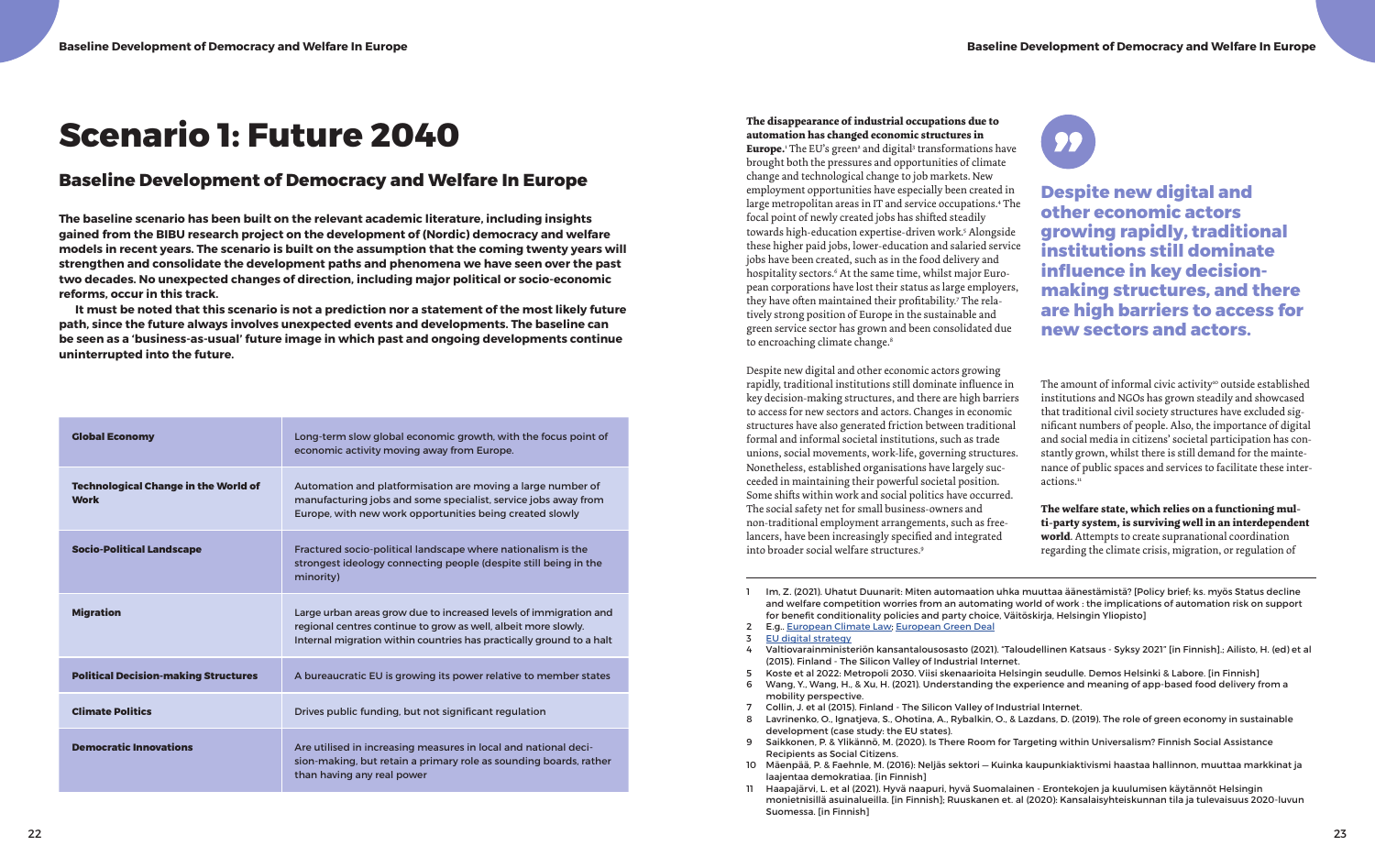The balance of economic power is shifting between the global East and West, with the superpower relations between China and the US shaping the course of global politics. The period of low economic growth in advanced economies has expanded and consolidated into a trend shaping the first half of the 21st century. The digitalisation of economic activity has constantly reduced state power in markets, and especially so in digital markets. The UN-led global governance system is reflecting the shift in global political and economic power and is somewhat adapting to the unfolding superpower power struggle. Because of this, it has remained a global governance structure through which democratic and non-democratic countries structure a marked part of their cooperation. The growth of China's global power has however not exclusively been concentrated in traditional institutions of the liberal world order. Instead, it has partly created its own parallel world order consisting of its own set of institutions and sphere of influence.<sup>12</sup>

new technologies have created turbulence in the global governance agenda. At the same time, changing economic structures have forced different sectors, civil society organisations, and political priorities to be adjusted to new national and regional realities. Structures of welfare states in European countries have been shaped by global challenges. On the fringes or in the absence of these established institutions, different political groups have tried to increase their position in responding to the new political questions and challenges that are arising. These new political groups are increasingly relevant as many of the ongoing societal developments are occurring outside the sphere of traditional party- and electoral politics. Globally, many new initiatives arise at the grassroots level, including social movements and campaigns, as well as new mission-driven ("fourth sector") economic activity.

The EU has slowly been gaining traction with its attempts to remove democratic deficits. With generational turnover, it has increasingly established its central role in European governance and participatory processes. On the other hand, along with its power in decision-making and its large funding role, the EU still generates distrust among a section of politicians and the broader population. New geopolitical tensions are strongly reflecting on national politics, and are supporting the strengthening of national and EU-level governance structures.



spectrum is holding on quite strongly.<sup>15</sup> Support for longterm social welfare reforms has enabled the modernisation of the social safety net<sup>16</sup> and the pension system.<sup>17</sup>

**Across Europe, the level and impact of ideological polarisation have varied widely.** Alongside new geopolitical struggles within and between international power groupings, regional and local differences have also become pronounced in Europe. In a few countries, such as Finland, these new challenges have not yet caused a large-scale uptick in ideological polarisation, neither amongst the general population nor in politics.13 Elsewhere in the continent, especially amongst countries that have struggled to effectively counter the inequalities created by the ongoing economic transformation, ideological and affective polarisation has increased. Consequently, increasing friction amongst decision-makers and broader distrust in politics are inhibiting effective socio-economic change and development in polarised countries.

Additionally, the European political landscape is shifting as traditional class identities are losing relevance, but do to some extent still shape voting behaviour.<sup>14</sup> Shifting demographics have caused traditionally dominant parties representing previously rigid societal groups to struggle in connecting to a specific societal group. New political questions, such as climate change, or socio-cultural divisions between progressives and conservatives, are creating cross-cutting cleavages not aligned with industrial-era societal groupings. For some issues, such as economic questions, even in the context of climate change, the traditional left-right

The period of low economic growth in advanced economies has expanded and consolidated into a trend shaping the first half of the 21st century.

Across Europe, both internal and external migratory flows are focused towards Western Europe. Elsewhere in the EU immigration has strongly slowed down. Large urban areas function as the main destinations for immigrants, and migration to these areas is constituting an increasing share of population growth in an ageing Europe. In regions and smaller countries, such as in the Baltics, where there are few large urban areas to attract immigrants, overall population decline is expected to continue. Limited birth rates and an ageing population are set to strain social and health services as the European population pyramid becomes topheavy, bringing new risks of growing socio-economic inequalities.

**In public discussions, views across the political spectrum are becoming increasingly entrenched and conflictual, especially on issues of climate change, immigration, and cultural progressiveness.** Affective (i.e. emotion-based) polarisation<sup>18</sup> is increasing as the left-wing environmentalist and far-right blocs are increasingly capturing societal discussions and moving away from the political centre.19 For instance, despite holding minority support in the population, (ethno)nationalistic views regarding immigration hold a prominent position in media discussions regarding the question. A generational gap is particularly prominent in public discussions regarding  $\overline{\text{contentious} \text{ societies}}$  and continues to affect the different views held regarding politically salient issues. Contrary to conservative and nationalist sentiments, progressive voices have allowed for mainstream political discussions to also become increasingly cognisant of people's different lives experiences. Different life situations, such as having an immigrant background or holding a minority identity can, amongst other factors, affect people's lives and their experiences in society.

18 Ks. esim. Isotalo, V. et al (2020): Polarisoituuko politiikka Suomessa? Puolueiden äänestäjäkuntien arvosiirtymät 2003–

- 16 Saikkonen, P. et al (2020). Sotupuntari: Suuntia sosiaaliturvan uudistukseen. [in Finnish]
- 17 Komp-Leukkunen, K., & Rantanen, V. (2021). A Case of Intergenerational Conflict: The 2015 Finnish Citizens' Initiative on Pension Indexation.
- 2019; Eduskuntavaalitutkimus 2019. Oikeusministeriön julkaisuja. [in Finnish]
- 19 Kekkonen, A., ja Ylä-Anttila, T. (2021): Affective blocks: Understanding affective polarisation in multi-party systems.
- 20 Haapajärvi, L. et al (2021). Hyvä naapuri, hyvä Suomalainen Erontekojen ja kuulumisen käytännöt Helsingin monietnisillä asuinalueilla. [in Finnish]
- 21 Allern, S., Blach-Ørsten, M., Kantola, A., & Pollack, E. (2021). Development trends and challenges in Nordic political journalism.



The impact of unexpected phenomena, events and crises on political agendas is amplified by digital media. It increases the pace of democratic decision-making, bringing with it associated issues of short-termism. This has affected the professional atmosphere of parliamentary discussions, undermining traditional parliamentary processes and themes of political debates.

After having lost its gatekeeping role in the digital era, the professional media arena continues to evolve, and values of truthfulness, transparency, and unbiasedness are being continually challenged.21 Whilst traditional media organisations maintain their dominant societal position in the Nordics, elsewhere social media has challenged their position as the shaper of socio-political discussions. The new cultural phenomena created and accelerated by digital innovations are seen as a threat to fact-based political debate, popular news literacy, and shared understandings of ongoing realities in society. Education, civic activism,

The impact of unexpected phenomena, events and crises on political agendas is amplified by digital media. It increases the pace of democratic decision-making, bringing with it associated issues of short-termism.

<sup>12</sup> Barma, N. et al (2009). A world without the West? Empirical patterns and theoretical implications.

<sup>13</sup> Fornaro, P. (2021). Politician Polarisation in Finland over Recent Years

<sup>14</sup> Im, Z et al (2020). Neljän kuplan kansa : miten suomalaiset äänestävät? [in Finnish]

<sup>15</sup> Kantola, A. et al (2020). Kansalaiset koronakriisin kourissa: Mitä poliittisia toimia kannatetaan? [in Finnish]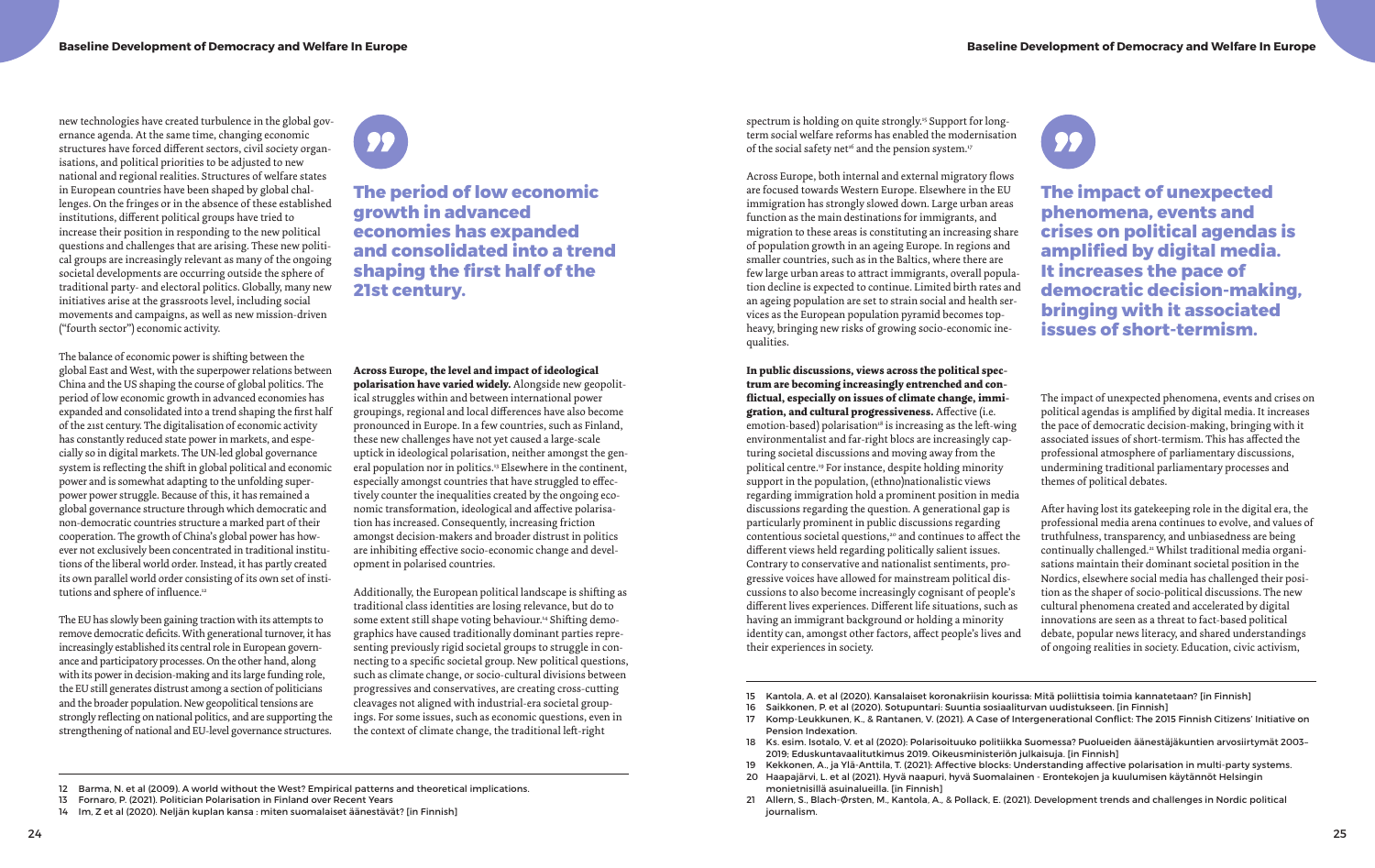and societal discussions on these threats are helping to control the downsides of social media, such as online abuse and hate speech, and find collective solutions<sup>22</sup>. This has supported the willingness and ability of researchers and journalists to actively participate in contentious societal debates. It has also increased the resilience of citizens in the face of digital threats to a fair and transparent media.

Communication between researchers and politicians has improved, but this has yet to fully reflect in decision-makers' ability to substantially address complex long-term challenges.24 Climate action has still been receiving increasing funding and been a priority in socio-economic reforms. An ongoing challenge is the creation of effective guiding mechanisms for climate change mitigation: politics remains too focused on the factors that can be controlled, rather than those that should be. The political emphasis on life-long learning and reducing inequalities amongst children and youths has ameliorated the negative consequences of structural economic shifts. There are, however, insufficient resources to extend the length of compulsory education. This, amongst other inefficiencies in addressing educational inequalities, is generating societal debate about fair resource distributions across regions and generations. These debates have also helped to frame public opinions on future climate action as questions of justice and equity.<sup>25</sup>



**The reliance of European multi-party systems on established societal networks, such as labour market organisations, has inhibited their fundamental modernisation.** At the same time, political processes have become increasingly theatrical both within and outside electoral politics. Consequently, the detachment of younger generations from traditional electoral politics has been expedited. Dissatisfaction with the consequences of the ongoing socio-economic transformation is now been channelled into civic activity occurring outside the bounds of formal politics.<sup>23</sup> On the other hand, the climate crisis has caused a remarkable alignment of most major parties' agendas as the consequences of global warming are starting to become reality.

political spheres. Intra-European information exchange between national political-academic elites about participatory experiments and innovations has increased.<sup>28</sup>

The political vigour of youths and other marginalised demographics have increased in the few, primarily urban, localities where resources have enabled the wide-scale implementation of alternative participatory methods (e.g. citizens' councils and participatory budgeting).29 On the other hand, they have also deepened the cleavage between high-income and elderly groups and young and low-income groups in political participation. The former demonstrate a strong preference for traditional methods of democratic participation,30 whereas the latter finds direct, participatory processes to be the bedrock of contemporary democratic legitimacy.31 This has created a resistance to democratic innovations in demographics favouring traditional electoral structures, and also decreased the diversity of elected parliamentarians and political elites.<sup>32</sup>

- 22 Kantola, A. & Harju, A. A. (2021). 'Tackling the emotional toll together: How journalists address harassment with connective practices'.
- 23 Nemčok, M., & Wass, H. (2021): Generations and Political Engagement.
- 24 Hiilamo, Heikki (2021) Tutkimukseen perustuvan asiantuntijatiedon käyttö päätöksenteossa: esimerkkinä soteuudistus. [in Finnish]
- 25 Wass, H. et al (2021). Päättäjät Politiikan pyörteissä: Näkemyksiä ilmastopolitiikasta, demokratiasta, ja päätöksentekoon vaikuttamisesta. [in Finnish]
- 26 Bherer, L., Dufour, P., & Montambeault, F. (2016). The participatory democracy turn: an introduction.
- 27 Kantola, A., Wass, H., Lahtinen, H., Peltoniemi, J.& Heikkilä, T. (2019): Vaalinavigaattori. Katso mistä löytyy eniten käyttämättömiä ääniä. [in Finnish]

**Our understanding of the implementation of democratic innovations in Europe has strengthened, and exchange of information has been enabled, but decision-making structures and political attitudes have inhibited their full utilisation.** Some participatory reforms have been implemented,<sup>26</sup> but the importance of participation as a central political challenge remains. Meanwhile, the insufficient institutionalisation of participatory mechanisms have left democratic innovations primarily within the purview of major metropolises. Therefore, the push for increased political participation has somewhat lost political momentum.

The lower electoral participation of youth and low-income/ education groups<sup>27</sup> has meant that representative democracy has remained under the influence of increasingly coherent, self-interested groups. Participating in electoral politics has become a tradition in which high-income and older demographics dominate. For groups that have felt marginalised by these developments, limited clear access to decision-making processes exists. Many people are increasingly forgotten in political decision-making and public debates. New technologies and forms of participation are aiming to tackle this issue across an increasing amount of

The climate crisis has caused a remarkable alignment of most major parties' agendas as the consequences of global warming are starting to become reality.

The tensions between generations and interest groups have grown accordingly.33 This is particularly evident in the form of growing affective polarisation at a regional, national, and international level. However, across the continent, changes in the militancy in political parties' manifestoes has been one factor influencing the extent to which affective polarisation has grown. In countries with more radical political parties; primarily those that have less effectively managed to smooth inequalities arising from the economic transformation, affective polarisation has grown much more rapidly than in others.

**The deepening cleavage in political participation has enabled lobby groups34 and networks to increasingly influence formal politics.**35 These powerful interest groups and the actors around them have managed to shape

- setting?.
- 30 Wass, et al (2021): Päättäjät politiikan pyörteissä. Näkemyksiä ilmastopolitiikasta, demokratiasta ja päätöksentekoon vaikuttamisesta. [in Finnish]
- 31 Christensen, H. S., Karjalainen, M., & Nurminen, L. (2015). Does crowdsourcing legislation increase political legitimacy? The case of Avoin Ministeriö in Finland.
- 32 Mannevuo, M. (2020). Anxious politicians: Productivity imperatives in the Finnish Parliament, (policy brief Mannevuo, M. (2020): Onko politiikka liian kuluttava intohimotyö?)
- Pension Indexation.
- 34 Holopainen, M., & Nordström, L. (2020). Suomeen tarvitaan kattava lobbausrekisteri. [in Finnish]
- 35 Kantola, A. (2020). Gloomy at the top: How the wealthiest 0.1% feel about the rest.
- 36 Chen, T. H. et al (2021). Polarization of climate politics results from partisan sorting: Evidence from Finnish Twittersphere.

33 Komp-Leukkunen, K., & Rantanen, V. (2021). A Case of Intergenerational Conflict: The 2015 Finnish Citizens' Initiative on

political agendas, push through favourable legislation, and frame political discussions and perspectives of decision-makers. The mechanisms of power use by experts have been strengthened. Especially with respect to climate change, technological development, and social welfare and health, the decision-making influence of technocrats is widespread. Strong lobbying at the EU level in climate and technology policy impacts debates and frictions in its member states' politics as well. The constant balancing act between economic, social, and ecological sustainability continues to affect polarisation, especially with respect to popular opinions on climate action.36

## The scenario unfolds as follows

### 2022 - 2025

Policy evaluations of the COVID-19 pandemic and the increasing prominence of climate action are increasing the internal cooperation of governing institutions and citizens' participation opportunities. The modernisation of social welfare models across Europe brings to the fore regional inequalities in wellbeing. This activates political discussion about the growing quality-of-life inequality between people and regions. Global politics is framed by the increasingly unstable domestic political situation of the US, the rapid rise of China, and the new manifestations of Russia's international power grabs, such as the war in Ukraine. Together, these factors are creating increasing international tensions, which are also reflected in the development of the global economy. The uneven commitment of different countries to climate action is placing pressure on the EU to remain steadfast in its own green transition plans, whilst

29 Christensen, H. S., Jäske, M., Setälä, M., & Laitinen, E. (2017). The Finnish Citizens' Initiative: Towards Inclusive Agenda

<sup>28</sup> Aitamurto, T. (2012). Crowdsourcing for democracy: A new era in policy-making.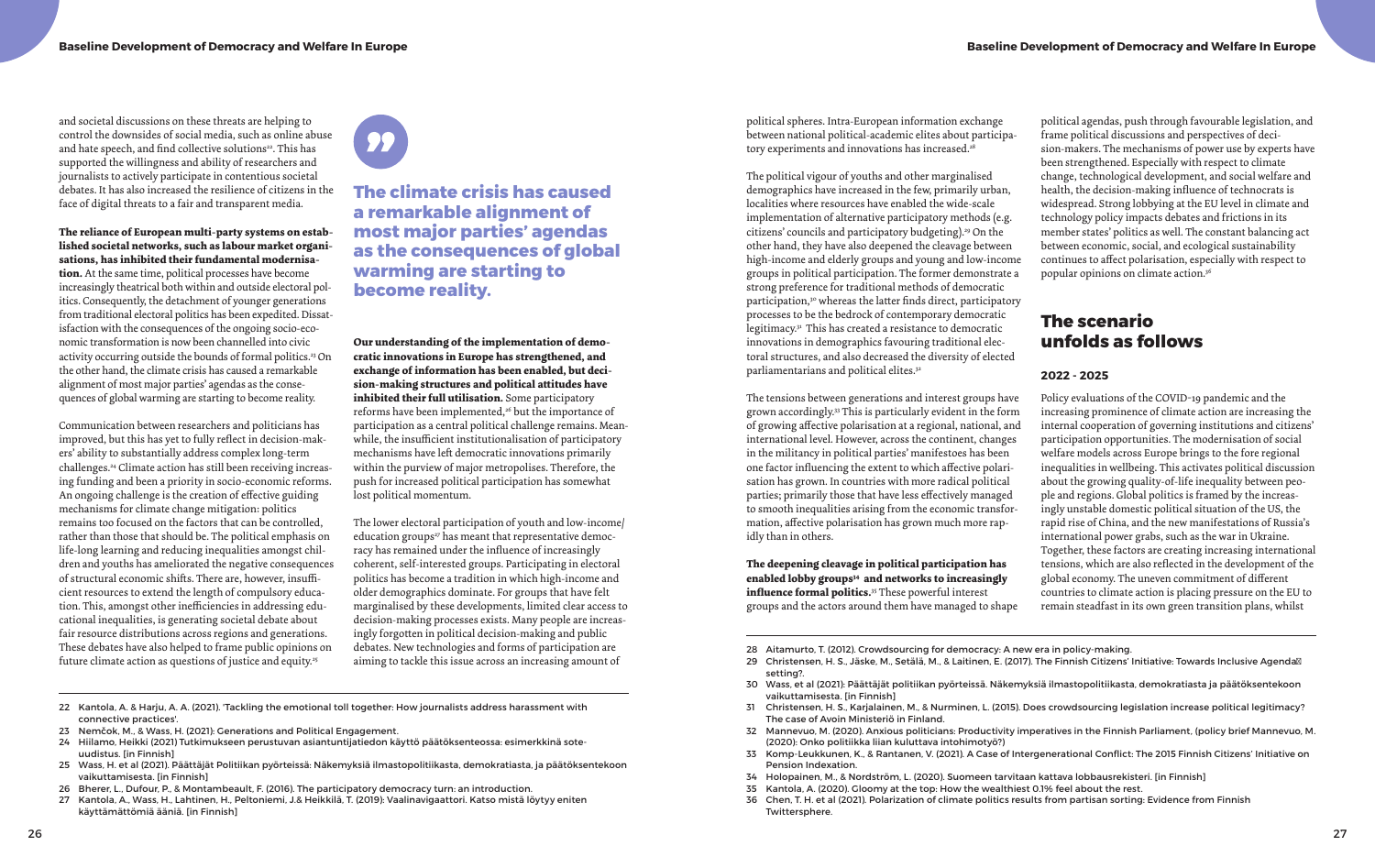simultaneously aiming to strengthen its legitimacy in its citizens' eyes.

#### 2026 - 2030

New forms of civic participation are increasingly becoming established at different levels of governance, with Northern Europe showcasing more rapid adaptation compared to the South. Social welfare reforms in several European countries have brought democratic innovations to an increasing amount of regions. EU climate and technological policy and related political steering are shaping private sector invest ment trends whilst cooperation between corporations and the public sector is increasingly established. Also, techno cratic power is increasingly visible in complex governance questions, such as for technology. Nonetheless, a develop ing cooperation between political elites and researchers is making decision-making increasingly transparent and understandable to the public. Differences in ideological polarisation are becoming increasingly apparent across the bloc. Changes in political participation processes, social welfare models, and the tangible impacts of climate action are aggravating affective polarisation as well. The impact of demographic changes and pressures on social welfare and health systems are becoming central questions in political debates.

#### 2031 - 2035

The implementation of the EU's climate measures is lag ging behind despite the funding shifts that have been guiding the development of sustainable lifestyles for dec ades. Globally, an increasing amount of countries are com mitted to climate action with ambitious goals. An ageing population has burdened pension systems in Europe, but an increasing emphasis on technological developments and citizens' health has somewhat reduced this pressure. Legacy political parties have partly updated their agendas regarding 21st-century challenges, and are balancing between decades-old and new ideologies. Special interests are also maintaining their dominant political status, as economic restructuring and growing demographic diver sity are leaving many forms of civic activity and citizens' interests unrepresented in formal politics or powerful lobbies.



### 2036 - 2040

Economic restructuring has led to the terminal decline of manufacturing jobs. The impacts of this restructuring are no longer predominant in societal discussions, since the care and technology sectors are growing employers, reduc ing the unemployment caused by decreased blue-collar work. Life-long learning has slowly become embedded in career paths. New fields of economic activity and demo graphic changes have increased the flexibility in people's work choices. Innovations in political participation have consolidated citizens' opportunities to influence deci sion-making in some regions. Local democratic innova tions have, using increased experience and technological tools, added legitimacy and perceived transparency to political decision-making. An emphasis on educational opportunities and democratic participation has somewhat alleviated the impacts of growing regional inequalities. However, there is still an ongoing struggle to alleviate the uneven impacts of climate change on different population groups and economic sectors. The consequent political conflict, public winners-losers perceptions, changing eco nomic structures, and compounded migration to large urban cores are creating new tensions for governance and different political groupings.

By 2030, evolving political conflict, public winnerslosers perceptions, changing economic structures, and compounded migration to large urban cores are creating new tensions for governance and different political groupings.

# Alternative Scenarios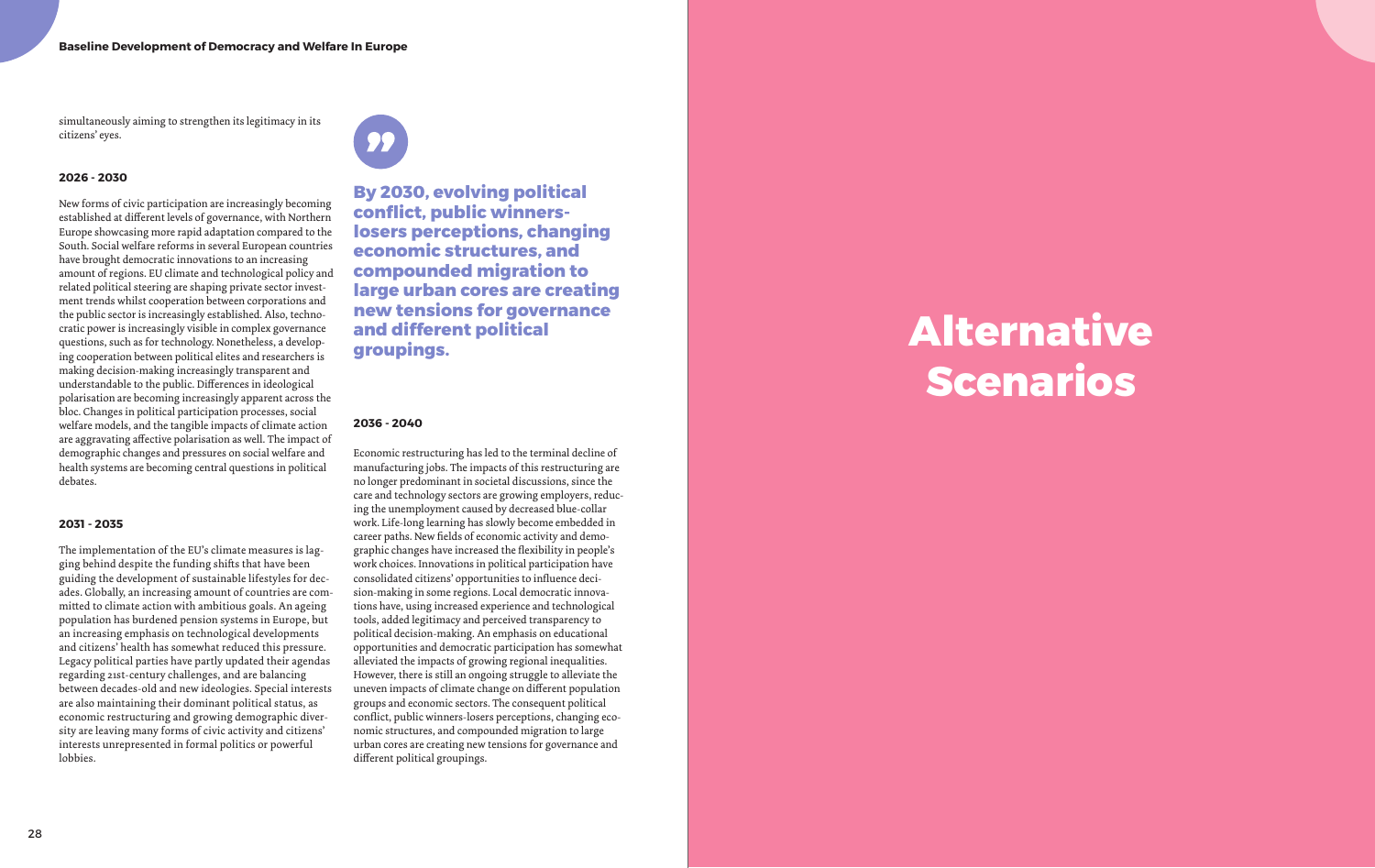## Scenario 2: The Fading Nation-State

In the post-pandemic world, the pace of globalisation has slowed considerably, and localism has made a resurgence. In 2040, Europe is still doing considerably well due to investments made in the 2020s. Lifestyles drift apart between regions and population groups alongside a slowing of social mobility. A strong culture of local participation and cooperation is reducing people's interest in national and supranational questions.

| <b>Global Economy</b>                               | Strong growth globally during the 2020s ends in a long-lasting<br>recession. A significant part of Europe moves into the periphery of<br>the global economy.   |
|-----------------------------------------------------|----------------------------------------------------------------------------------------------------------------------------------------------------------------|
| <b>Technological Change in</b><br>the World of Work | New manufacturing jobs have been created in Europe, whilst the<br>platformisation of services has moved away service-sector jobs<br>from Europe.               |
| <b>Socio-Political Landscape</b>                    | Struggles in the international order have brought new ideologies<br>to challenge traditional left-right divisions.                                             |
| <b>Migration</b>                                    | Internal migration and immigration have slowed down, with new<br>immigrants particularly moving to large metropolises.                                         |
| <b>Political Decision-making Structures</b>         | The EU is fractured, and increasing amounts of member states<br>and regions are negotiating special rights and privileges for them-<br>selves across the bloc. |
| <b>Climate Politics</b>                             | Has become a foundational political issue, but strong environ-<br>mental guiding and funding mechanisms have not been devel-<br>oped.                          |
| <b>Democratic Innovations</b>                       | Local politics widely utilise innovations, and power is delegated to<br>these new institutions, creating global, communities of local<br>creators and actors.  |

#### Alternative Scenarios



In Europe, Nordic countries have been particularly successful due to their investment boom in the 2020s post-pandemic, which maintained momentum until the end of the decade.1,2 The rest of the continent also experienced similar developments. Eventually, the realities of global economic restructuring took over, however. People's mobility did not recover to its pre-pandemic state and an oligopoly was created in the service sector by digital giants. Also, new companies were not created at a sufficient rate to balance bankruptcies and the uncertainty in global supply chains due to the pandemic and the war in Ukraine is creating resource scarcity. Many countries and regions celebrate the slow return of industry and manufacturing jobs, but automation has prevented a large demand for industrial labour from building up. Nonetheless, supported by a strong innovation and education environment and politics, the increase in manufacturing jobs somewhat provides an employment counterbalance for service sector jobs lost to digitalisation.

Large cities are increasingly differentiated from the countries they are in, and they continue to expand and internationalise, albeit at a slower rate than in the first decades of the 2000s.

The development of the global economy continues to divide Europe's regions into winners and losers. Regional differences have been amplified since the 2020s, causing local cultures to strengthen. Many Europeans are relatively satisfied with the economic transition. The focus in history teaching has shifted since the early 2000s, focusing more on tribes, counties, local history, and the unique characteristics they create. There is less focus on overarching national and European narratives. Many youths now see their future in their local area, where there are sufficient manufacturing jobs for those desiring to stay. Further education opportunities are also ample and working conditions are good, as there is a shortage of industrial labour.<sup>3</sup> However, throughout the 2030s, investment and innovation by companies are on a downturn. The creation of new ideas is slowing down as people, markets, and ideologies increasingly turn inwards.

Large cities are increasingly differentiated from the countries they are in, and they continue to expand and internationalise,4 albeit at a slower rate than in the first decades of the 2000s. They also continue to succeed economically and attract specialised workers. Urban life has somewhat quieted down due to the ability to order everything, from food to services to consumer goods, from the internet. This has enabled the maintenance of a high quality of life despite people spending more time at home, with new phenomena occurring more in the digital sphere than on city streets.

Economic stability has also been reflected in the contentedness of the middle class and the stability of the political landscape. The civic participation of different population groups is been supported by new digital infrastructures and tools across cities, alongside the maintenance of traditional physical connections and spaces. Technology is effectively replacing people in the service sector, who are moving towards the growing manufacturing and (health) care sectors. Urban areas also attract some manufacturing investment due to their abundance of young people compared to rural areas.

Economic and climate politics have remained firmly intertwined, and climate change is a central political theme. National emissions have been reduced due to strong green investments in the 2020s,<sup>5</sup> which were in part driven by a need to reduce the dependency on fossil fuel imports from Russia. European manufacturing industries have created some of the world's most environmentally sustainable production processes. The carbon footprint of the average European has decreased due to more climate-conscious

<sup>1</sup> Valtiovarainministeriön kansantalousosasto (2021). "Taloudellinen Katsaus - Syksy 2021". [in Finnish]

<sup>2</sup> Nordea (2021). Nordea Economic Outlook.

<sup>3</sup> Valtonen, M. (2021). Kauppakamarikysely: Lähes 75 prosenttia yrityksistä kärsii työvoimapulasta – Rajoittaa merkittävästi yritysten kasvua ja liiketoimintaa. [in Finnish]

<sup>4</sup> Cantell, T. et al (2019). Helsinki's present state and development 2019. 5 Olkkonen, V. et al (2021). Effectiveness of building stock sustainability measures in a low-carbon energy system: A scenario analysis for Finland until 2050.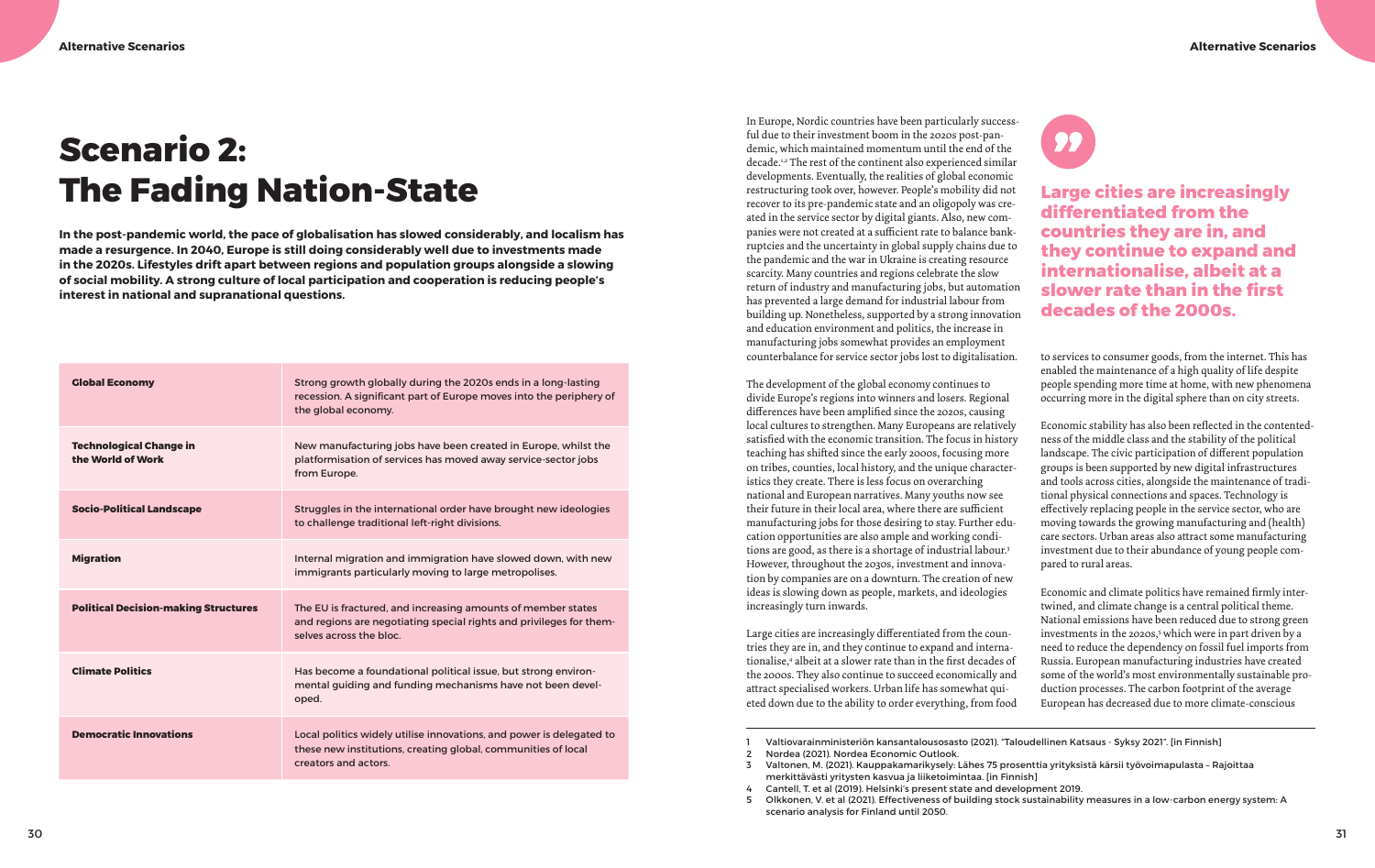lifestyle choices. Globally, climate action is lagging, as funding for climate action and environmental regulations have created friction and inaction in global decision-making fora. Public discussions focus on the role of new innovations and technologies<sup>6</sup> in combatting climate change. Those born in the 2000s are increasingly disappointed with the underwhelming climate change response, and hold resentments against older generations. Some have taken up permanent school strikes and have not entered the workforce. Instead, they have oriented themselves towards voluntary and care work, outside the - in their eyes - malicious market economy.

The new global (or more accurately, glocal) economic era has undermined the EU. Many regions are decreasingly connected to the global economy and trade, as service provision increasingly takes place locally. Many states are therefore negotiating increased autonomy and special exemptions from EU rules. Consequently, we are seeing the EU retreating from different sectors of public steering, as well as a decrease in its resources. The cooldown of the global economy and the 'EU-era' is creating new tensions and cleavages in the political arena: pro-EU and progressive parties have been weakened, as have populist parties based on Euroscepticism and anti-immigration sentiments. Voices questioning Democracy have strengthened. They often call for strongman leaders, and their ideologies are built on authoritarian learning. On the other side of the political spectrum, radical pro-democracy and other single-issue movements are emerging. These internet-era ideologies and movements are inherently global, and new ideas spread rapidly. In a regionally divided Europe, new ideas are not represented evenly, becoming politically salient only in some locales.

The majority of the population is, however, uninterested in these ideologies, as their focus is on more practical questions of concern to their region. Many believe that influence in local affairs is increasingly accessible, as new democratic and participatory innovations and increasing public-private partnerships are increasing the closeness of the public to governance. The global local democracy movement has enabled the international diffusion of civic participation and deliberative decision-making best practices across cities and regions.7 Many municipalities across Europe are involved in



6 George, G., Merrill, R. K., & Schillebeeckx, S. J. (2021). Digital sustainability and entrepreneurship: How digital innovations are helping tackle climate change and sustainable development.

7 Christensen, H. S., Jäske, M., Setälä, M., & Laitinen, E. (2016). Demokraattiset innovaatiot Suomessa–Käyttö ja vaikutukset paikallisella ja valtakunnallisella tasolla. [in Finnish]

8 Parsama, L. (2021). Kansainväliset asiat. [in Finnish]

their own international networks, where new forms of localism and democracy are developed.8 These processes develop local cultures and bring economic, civic, and political activity closer to each other, creating increasingly strong local ecosystems. The downside of multifaceted local civic participation has been the widening of regional differences.

Simultaneously, national and local politics are increasingly moving apart, especially when viewed from a non-metropolitan perspective. For many, national and supranational politics seem like distant phenomena dominated by career politicians and bellwethers of new movements. For rural populations, the perceived cultural gap to urban or foreign lifestyles has grown. Local networks, trust- and responsibility-relations are important instead: Caring for extended family and participating in neighbourhood and municipal activities is a central part of life. Local economic success is also an important priority for people. After decades of experimentation, the options to have one's voice heard in local politics and decision-making are numerous, and many advocacy groups are actively involved in maintaining these channels. Active citizenship has become commonplace, and in societies, a return to shared, rather than individual interests has taken place. Taking care of shared issues and challenges has become a central political priority in and of itself.

Many believe that influence in local affairs is increasingly accessible, as new democratic and participatory innovations and increasing public-private partnerships are increasing the closeness of the public to governance.

## Scenario 3: The Period of Successful Transformation

In this scenario, the socio-economic transformation has progressed rapidly. Decision-making and political structures have adapted to a changing world. Across Europe, visions of technologically driven, sustainable and fair societies and economies are being realised due to mass investments and political steering. Immigration has grown and accelerated the transformation in the world of work. Younger generations have entered positions of power, bringing with them a cultural transformation and new corresponding political agendas.

| <b>Global Economy</b>                               | <b>Global econd</b><br>a global ecor                           |
|-----------------------------------------------------|----------------------------------------------------------------|
| <b>Technological Change in</b><br>the World of Work | Digitalisation<br>number of ne<br>opportunitie<br>manufacturii |
| <b>Socio-Political Landscape</b>                    | <b>Renewed left</b><br>gressive polit                          |
| <b>Migration</b>                                    | Immigration<br>towards vario<br>improving th                   |
| <b>Political Decision-making Structures</b>         | New global a<br>the EU more                                    |
| <b>Climate Politics</b>                             | Strong globa<br>direct money                                   |
| <b>Democratic Innovations</b>                       | Democratic ir<br>international<br>decision-mak                 |

mic growth is stable; Europe has renewed its role as a nomic powerhouse

i and the circular economy have created a large ew services and expertise-driven employment s, whilst automation has reduced the number of ng jobs

t-right, nationalism-globalism, and conservative-protical spectra

has doubled from current figures, and is directed ous parts of the continent. Regional centres are ieir attractiveness

greements and standards guide decision-making in than before

I agreements frame national politics and strongly y towards climate politics

novations are utilised strongly at the local, national and level, and citizens' councils are delegated significant ing power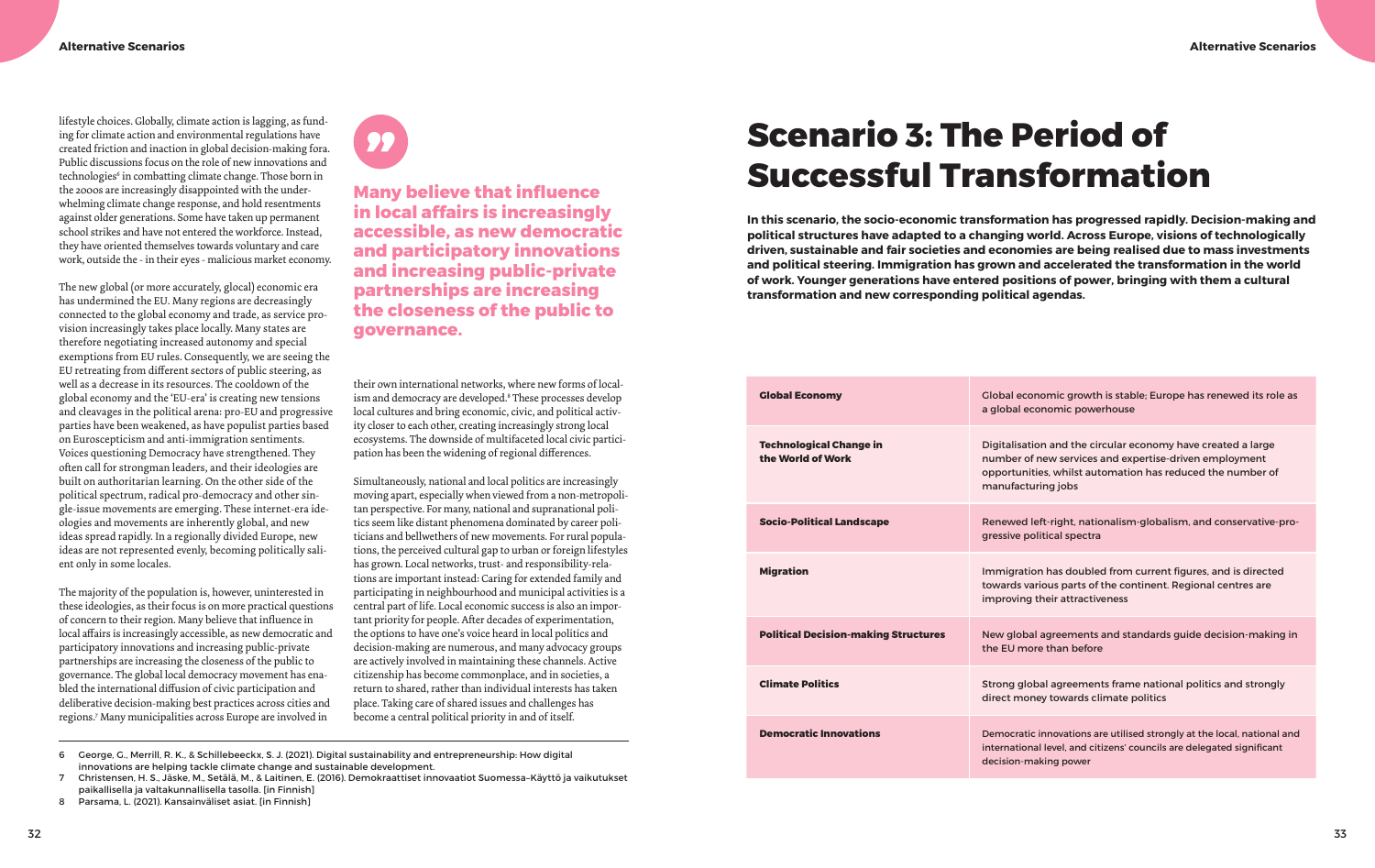When looking back from 2040, the economic and societal restructuring of the early 2000s has continued along a seemingly clear historical path. Trust in the ability of education to reshape society and create resilience has been upheld. The importance of digitalisation for development has been discussed exhaustively, and Europe has managed to pass through the digital transition era. Meanwhile, other regions are only now starting to discuss its future impacts. The redirection of economic activity towards clean tech and later the circular economy has proven to be wise. The same goes for ambitious climate politics, which has driven private and public innovation. The long shift towards a political focus on mission-driven and innovative public investment has been successful. These strategies have enabled the rapid modernisation of European economies.

Another central factor in European 2020s and 2030s success has been increasing immigration. The EU's ability to hold a dominant global position has played a central role in this. This dominant global position has involved increased internal and external cooperation, including an easing of immigration from Africa, the Middle East, and Asia. Immigration has been used as an asset by the EU, enabling it to leverage the bloc's countries to create common regulations, agreements, and partnerships in climate politics, resourceand data-economies, and labour markets.<sup>2</sup>

Due to these factors, new, growing, globally relevant companies have been established in Europe. Their reputation, specialised knowledge, and connections to the public sector and R&I ecosystems have generated a major pull factor for highly educated immigrants from Asia and Africa.<sup>1</sup> Within Europe, a South-to-North economic migratory movement is also evident.

The benefits and logic of partnership politics are understood better than before. A new European consensus has been built on the idea that it is impossible for Europe to build new projects that uphold its basic values if it has nothing of value to offer to the rest of the world. Europe has expertise, capital, and in many countries stable and wealthy societies that are attractive to many around the world. Demographic pressures from ageing populations have strained many European countries, with notable labour

1 YLE News (2021). Chamber of commerce survey reveals Finland's "alarming" skilled-labour shortage.

2 Calel, R., & Dechezleprêtre, A. (2016). Environmental policy and directed technological change: evidence from the European carbon market.

deficits being seen in labour-intensive sectors, such as care, construction, services, and some expertise-requiring professions. This has motivated the unification of demographic, economic, and regional politics, which is actively bringing immigration to Europe. In return, pools of expertise are created in Africa and the Middle East, with a new strong intercontinental coalition with shared rules and standards emerging in global politics.

Many political and societal tensions of the early 2000s have dissipated by the 2040s. The major societal shifts of the 2000s in traditions, cultural conventions,3 and communication methods have been routinised in politics and people's daily lives. This has made societal interactions more efficient. In hindsight, many understand that the early 2000s was an era of large-scale transition, where old institutions and ways of thinking were tested, modernised, or replaced. As has been the case throughout history, it took time for new structures to be created, legitimised, and accepted in the eyes of the population. This period did not pass without incident, with significant friction between political progressives and conservatives, the economic left and right, and nationalists and globalists. A culmination of the frictions between democratic and authoritarian systems was the Russian invasion of Ukraine. Despite the 30-year period it took for socio-economic and political structures to be modernised and stabilised, the global, digital, post-fossil transformation was eventually consolidated quite efficiently, however.

These changes were already discussed at the start of the 2000s: More systematic and deeper international cooperation, new public-private partnerships, new leadership, organisational and economic steering models, as well as increased government focus on science, education, and innovation. The autocratic threat to democracy posed by the Russian invasion of Ukraine motivated and accelerated the renewal of many structures and mindsets, partly as a result of increased awareness of the dangers of authoritarianism. As a generational shift among societal and political decision-makers takes place, these new solutions and methods of operation become increasingly concrete, and start to take a central role in society.

Increased immigration initially primarily affected large metropolitan areas<sup>4</sup> that offer a variety of employment opportunities, have high demand in service and construction sectors, and have large pre-existing immigrant groups. Over time, population growth across Europe's ageing countries has become visible in regional centres as well, as people start moving to cheaper smaller towns. These developments support the growth of new employment opportunities and companies, with existing companies expanding their operations from metropolitan areas to regional centres. At the same time, increased immigration is balancing out low birth rates during the 2010s and 2020s, extending the vitality of smaller towns.

The improved communication about Europe's new global agenda has enabled European citizens to better understand the economic transformation, and the roles of globalisation, digitalisation and climate action in it. The ongoing economic development has brought benefits to many, and especially to younger generations. An increasing amount of people feel that they are a part of the society-wide future-oriented success story.

In the 2020s and 2030s, there are many new phenomena in Europe that generate public discussions. These new phenomena bring people together, provide an impetus for civic activity, and are slowly reflected in politics as well. An analogy can be drawn to the early 2000s' internet and start-up boom. New activity is being born in surprising places, and people are increasingly active in new ideas and global underground cultures. Progress has also been made in understanding and taking advantage of new ideas in key institutions such as schools,<sup>5</sup> public sector organisations, companies, and even political parties.

These political parties play a key role in Europe's future. Despite the creation of a new European narrative, there are still ongoing ideological struggles around it. European parliament groups have become more organic reflections of national politics around the bloc. EU-level decision-making is being reflected in domestic cleavages, despite the latter concerning itself more with smaller-scale issues and solutions. Data and resource-based material economies have taken on a significant role in dividing societal opinions and creating new political cleavages.

5 Kelly, K., Merry, J., & Gonzalez, M. (2018). Trust, Collaboration and Well-Being: Lessons Learned from Finland.

Strong tensions still exist between globalist and nationalist ideologies, but this divide has become less deep over time. Similarly, major cultural debates, dividing societies into progressives and conservatives during the 2010s and 2020s, have largely lost political salience. This is because the stabilisation of the structural transformation has alleviated uncertainties amongst previously dissatisfied or economically insecure societal groups. A renewed, slowly developed left-right political spectrum, which is being born one political question at a time, is taking the place of these debates:<sup>6</sup> Should the protection of biodiversity be taken care of by market mechanisms or government-established protective areas? Who should pay for the transition to carbon-neutral technologies in agriculture, forestry, and heavy industry the state, businesses, or consumers? Can data about people's specific behavioural patterns be utilised? By who and how are powerful platform services that are replacing open markets and accumulating masses of data to be policed? How should states protect the privacy and identities of people in a digital environment?

The socio-political landscape is in motion: Parties actively take positions on newly salient questions and utilise experts and new communication tools to their advantage. At the same time, there is an increasing understanding of the connection between ideology and empirical reality. Conducting discussions about new phenomena exclusively at an abstract, overarching level is insufficient. A continuous monitoring of daily realities and the fine-tuning of political solutions to these situations is crucial. This fine-grained policy approach allows for different population groups to feel noticed and included in political decision-making. New technological innovations enable this increased monitoring of policies' impact on citizens. New citizens' councils have also been widely implemented, and have become a permanent part of decision-making and political renewal both at a national and local level. Citizens' councils do not only provide their opinions to politicians. A rethinking of political structures has enabled citizens and experts to be involved in all steps of decision-making processes. In the end, decision-making power on the fine-tuned details of political decisions is delegated to the citizens' councils.

<sup>3</sup> Zhan, J. X. (2021). GVC transformation and a new investment landscape in the 2020s: Driving forces, directions, and a forward-looking research and policy agenda.

<sup>4</sup> Sisäministeriö (2021). Maahanmuuton tilannekatsaus: Suomen väestö monimuotoistuu – vaihtelua on alueittain. [in Finnish]

<sup>6</sup> Paloniemi, R. et al (2015). Public participation and environmental justice in biodiversity governance in Finland, Greece, Poland and the UK.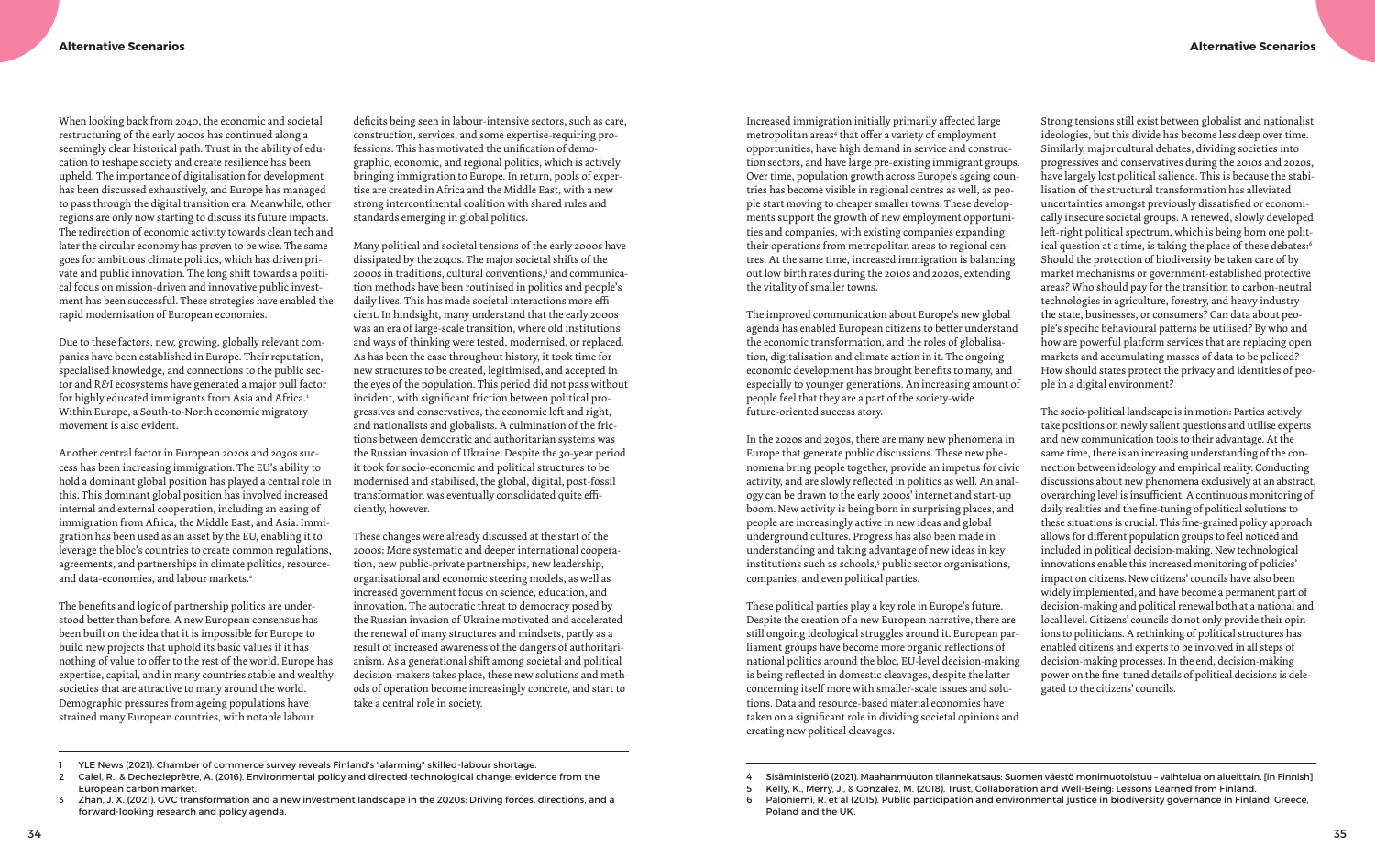## Scenario 4: A Hollowed Out Europe

In society, experiences regarding socio-economic transformations are increasingly drifting apart between societal groups. The gap between large metropolitan areas and rural and underdeveloped areas in Europe continues to grow. On the surface, however, European states seem to be united and superficially functioning well, with limited major political fractures. Small-scale political interventions keep most people relatively satisfied, despite a broader societal inability to tackle the larger issues of the early 21st century. The economy has increasingly been stratified into different groups, as a growing global data economy has detached from local economic activity and professions. The dissatisfaction of younger generations is growing as genuine solutions to climate change and low socio-economic mobility feel unreachable.

| <b>Global Economy</b>                               | Long-term slow global economic growth, with the focus point of<br>economic activity moving away from Europe.                                                                                                |
|-----------------------------------------------------|-------------------------------------------------------------------------------------------------------------------------------------------------------------------------------------------------------------|
| <b>Technological Change in</b><br>the World of Work | Digitalisation and the circular economy have created a large<br>number of new services and expertise-driven employment<br>opportunities, whilst automation has reduced the number of<br>manufacturing jobs. |
| <b>Socio-Political Landscape</b>                    | Fractured socio-political landscape where nationalism is the<br>strongest ideology connecting people (despite still being in the<br>minority).                                                              |
| <b>Migration</b>                                    | Internal migration and immigration have slowed down, with new<br>immigrants particularly moving to large metropolises.                                                                                      |
| <b>Political Decision-making Structures</b>         | New global agreements and standards guide decision-making in<br>the EU more than before.                                                                                                                    |
| <b>Climate Politics</b>                             | A bureaucratic EU is growing its power relative to member states<br>Drives public funding, but not significant regulation.                                                                                  |
| <b>Democratic Innovations</b>                       | Democratic innovations are utilised strongly at the local, national<br>and international level, and citizens' councils are delegated<br>significant decision-making power.                                  |

In 2040, Europeans have widely varying life experiences: Highly educated working-age populations are based in large urban areas and university towns. The vast majority of modernising and growing economic activity is located around these groups. New lifestyles develop around the innovation drive that propagated new technologies and the circular economy. The population make-up of these urban areas is dynamic, with large amounts of internal and external migration reaching them. In rural areas and across the smaller countries of (South-)Eastern Europe, these developments feel distant. Populations of smaller and mid-sized towns and rural areas have aged rapidly. The economic activity in these areas now often revolves around the provision of public services.

The global economy has largely entered a new period, where the digital economy has grown and separated from the resource-based, material economy, bringing with it the prominence of cryptocurrency and digital services and goods (e.g. non-fungible tokens). At the same time, technological deflation<sup>,</sup> has taken place: The efficient production of digital services has reduced the economic value of other sectors. Despite large technological developments, economic growth is slow. This is especially the case in advanced economies, where populations and material consumption are no longer significantly growing.

Meanwhile, the European economy has modernised and taken new forms: Particularly Northern European countries have globally leading digital circular economies, whilst traditional manufacturing industries have continued their decades-long decline. In countries with a successful economic transformation, there is pride and contentedness with their successful economic model, having been able to maintain their social welfare models and equal societies in a tumultuous period.<sup>2</sup> In Southern and Eastern parts of the bloc, where circular and digital economic transformations have not been uniformly successful, social discontent and economic inequalities are significantly higher. Social safety nets have come under significant pressure in ageing countries like Italy and Spain. Small and local circular economy successes can be witnessed even in these regions, however, but they remain fragmented.

Many structures and institutions in Europe have - at least superficially - remained unchanged over the years. The narrative of a united Europe has gained new momentum after the Russian invasion of Ukraine, and receives broad political support. Targeted innovation funding, as well as the maintenance of infrastructure and public services is used to spread the benefits of economic development and new opportunities across the bloc. However, many in wealthier regions believe that this public spending is wasting public resources and contributing to broader economic underperformance. On the other hand, socio-economic wellbeing is still relatively high across Europe, which has allowed for expensive political compromises to remain at least somewhat palatable to the broader population.

Despite superficial political unity, the socio-political landscape in 2040 seems fractured, and for younger generations especially difficult to gain a footing in. Different ideologies bubble up across the world, and they are discussed at length in Europe. The impact of new ideologies on the political landscape is inconsistent, with individual politicians and parties picking new themes and ideas to guide their political leanings. Political parties, overall, are more fractured than before, however, and they struggle to maintain systematic and thorough long-term ideological thinking within them. In general, the political landscape has remained relatively stable throughout the 2000s, but parties are increasingly becoming electoral organisations, detached from the populace. Nationalism is still a prominent and clearly articulated political stream that maintains a relatively large popular support base. It is also represented in different parties' messaging, providing the common base for electoral and governing coalitions.

Many structures and institutions in Europe have – at least superficially – remained unchanged over the years.

#### Alternative Scenarios



<sup>1</sup> The Economist (2019). Technology is making inflation statistics an unreliable guide to the economy.

<sup>2</sup> Wass, H., et al (2021). Tulot tai ulos? Tulotason yhteys suomalaisten asenteisiin tulo- ja varallisuuserojen hyväksyttävyydestä ja sosiaalietuuksien järjestämisestä. [in Finnish]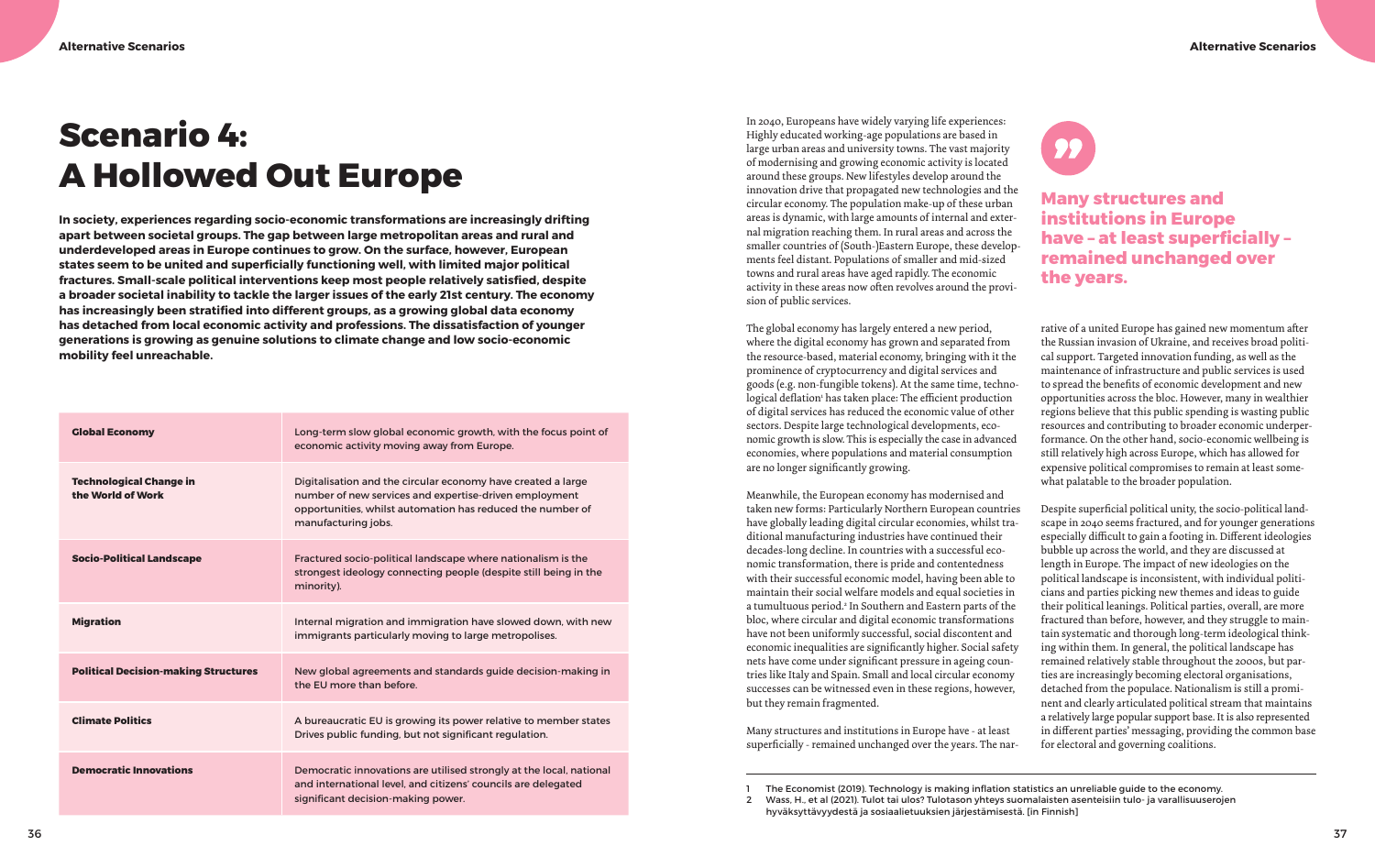- 3 At the time of writing, the EU is strongly supporting deliberative democracy, civic participation, and the 'healthy democracy' perspective.(see. Conference on the future of europe, https://futureu.europa.eu/?locale=en)
- 4 Kuntze, L., & Fesenfeld, L. P. (2021). Citizen assemblies can enhance political feasibility of ambitious climate policies.
- 5 Wells, R., Howarth, C., & Brand-Correa, L. I. (2021). Are citizen juries and assemblies on climate change driving democratic climate policymaking? An exploration of two case studies in the United Kingdom.
- 6 Luo, C. M. (2021). The COVID-19 Crisis: The EU Recovery Fund and its Implications for European Integration–a Paradigm **Shift**

The detachment of representative democracy from the people and civil society has pushed governments, the EU, organisations, and researchers to explore new decision-making and participatory innovations.3 People's interactions are increasingly taking place digitally, which has steered innovation particularly toward digital democratic tools. The strong EU emphasis on climate action has mainstreamed citizens' councils in an effort to create legitimacy for climate action in national and local decision-making.4,5 Significant efforts have been made to bind these participatory innovations into traditional representative democratic decision-making structures. The use of participatory innovations has generally improved the ability of politics to understand public opinion and use that to steer political actors in equalising the uneven benefits of ongoing economic developments. Critics in 2040 still argue that new civic participation is driving politics to extremely superficial solutions, and through that, covering up complex underlying questions. Some refer to this as the new rise of pork-barrel politics in the 21st century.

oes our future hold moderate growth, a successful economic transformation, or an increasingly inwards-oriented politics?<br>Who - individuals, the state, societal group - has the power to affect development traje tories, and successful economic transformation, or an increasingly inwards-oriented politics? Who - individuals, the state, societal groups - has the power to affect development trajec-

Despite the relative success of the economic transformation in producing new European projects and investments towards carbon neutrality and circular economies, dissatisfaction is growing amongst those born in the 2000s.<sup>6</sup> They believe climate action has been inadequate, as emissions have been insufficiently reduced globally, with many old technologies, such as combustion engines and coal-powered power stations still in ubiquitous use. Awareness of this 'failure' is creating doubts about democracy and extant societal structures. In the Nordics, there is a self-perception of a virtuous silo basking in its own progress, whilst the rest of the world is experiencing increased climate breakdown that is to affect future generations. Irrespective of this, many still believe that new technologies and market mechanisms can provide responses to crucial environmental challenges. Politics is slowly expected to follow and create the technological base for a carbon-neutral world by 2070.

With these scenarios, we can think about how preferable futures can be brought about and undesirable futures be prevented with our actions today and in the near future.

the future is always grounded in existing knowledge and assumptions. The scenarios, with the baseline and alternative future images, hopefully serve to raise questions about how politics and selected interventions can shape our future trajectories - despite these interventions depending on a variety of factors and drivers of change.

Democracy and the institutions, processes, and actors it encompasses, of course cannot have a single unified future. Rather, we will see local phenomena alongside global, national, and local interpretations of overarching themes. At the time of writing, our planetary boundaries have shaped our collective political priorities in an unprecedented manner. For the governance of digital technologies, questions will be raised about broader themes, such as non-discrimination, economic implications, and privacy, but also about new specific contexts and digital tools as they arise. At the same time, it is difficult to estimate how these developments will affect society, create winners and losers, and how these dynamics will affect societal relations and politics. We can work to understand and estimate these ongoing developments as they unfold, but there must also be preparedness for unexpected shifts along the way. It is unlikely that the key political questions of today will disappear, but their meaning, salience, and relevance will evolve over time.

The importance of independent research in raising these questions, challenging crystallised ideas, and finding solutions cannot be emphasised enough. Hence, future-ori-



ented and transformative research also plays an important role in supporting societal and political imagination about future trajectories. The scenarios have aimed to bring to the fore themes of the future and its uncertainties as they arise in academic discussions, whilst also challenging the reader to themselves question these assumptions and read more about the topic.

We do not present recommended courses of action on the basis of these scenarios. That would be inappropriate, since an infinite number of possible scenarios could be formulated, and our scenarios by no means exhaustively encapsulate the different realistic trajectories. Instead, we encourage the reader to, in each scenario, underline the development trajectories they consider either preferable or unwanted. This way, we can think about how preferable futures can be brought about and undesirable futures be prevented with our actions today and in the near future.

## Conclusion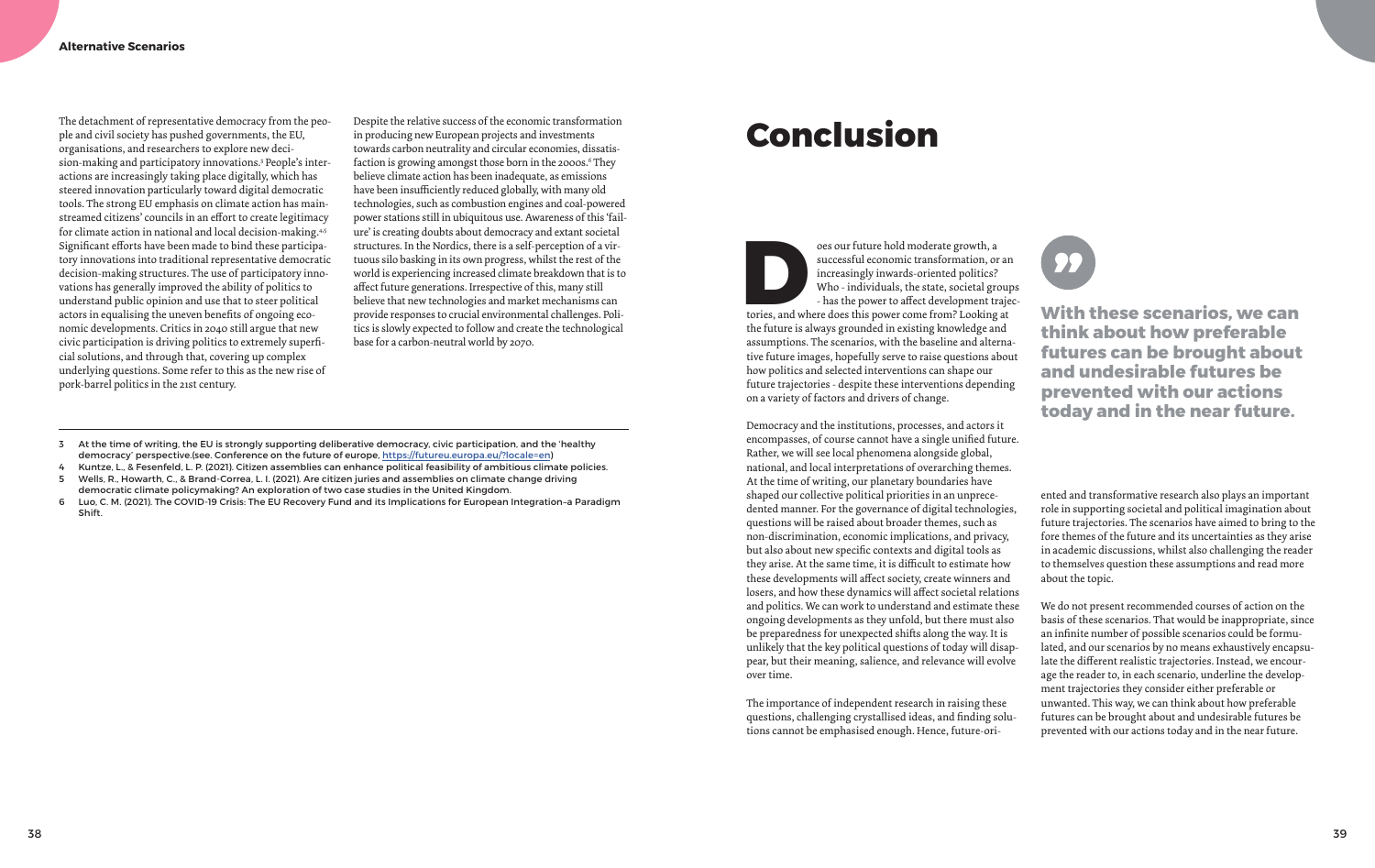## **Bibliography**

### BIBU publications utilised in this report

Allern, S., Blach-Ørsten, M., Kantola, A., & Pollack, E. (2021). Development trends and challenges in Nordic political journalism. In E. Skogerbø, Ø. Ihlen, N. N. Kristensen, & L. Nord (Eds.), *Power, Communication, and Politics in the Nordic Countries* (pp. 135-154). NORDICOM, Göteborg University.

Chen, T. H. Y., Salloum, A., Gronow, A., Ylä-Anttila, T., & Kivelä, M.(2021). Polarization of climate politics results from partisan sorting: Evidence from Finnish Twittersphere. *Global Environmental Change*, 71

Fornaro, P. (2021). Politician Polarisation in Finland over Recent Years. *Elinkeinoelämän Tutkimuslaitos ETLA*

Haapajärvi, L., Juvenius, J., & Junnilainen, L. (2021). Hyvä naapuri, hyvä Suomalainen - Erontekojen ja kuulumisen käytännöt Helsingin monietnisillä asuinalueilla. *Sosiologia,*  57(4) [in Finnish]

Im, Z., Kantola, A., Kauppinen, T., Wass, H. (2020). Neljän kuplan kansa : miten suomalaiset äänestävät? *Tackling Biases and Bubbles in Participation.* 5/2019. [in Finnish]

Im, Z. (2021). Uhatut Duunarit: Miten automaation uhka muuttaa äänestämistä? [Policy brief; see also: *Status decline and welfare competition worries from an automating world of work : the implications of automation risk on support for benefit conditionality policies and party choice*, PhD Thesis, University of Helsinki] [in Finnish]

Kantola, A. (2020). Gloomy at the top: How the wealthiest 0.1% feel about the rest. *Sociology*, *54*(5)

Kantola, A., Saikkonen, P., Vesa, J., Wass, H., & Ahva, T. D. (2020). Kansalaiset koronakriisin kourissa: Mitä poliittisia toimia kannatetaan? *Tackling Biases and Bubbles in Participation.* 3/2020. [in Finnish]

Kantola, A., Wass, H., Lahtinen, H., Peltoniemi, J.& Heikkilä, T. (2019): *Vaalinavigaattori. Katso mistä löytyy eniten käyttämättömiä ääniä.* [in Finnish]

Mannevuo, M. (2020): Onko politiikka liian kuluttava intohimotyö? *Tackling Biases and Bubbles in Participation,* 2/2020. [in Finnish]

Saikkonen, P., Kauppinen, T., & Wass, H. (2020). Sotupuntari: Suuntia sosiaaliturvan uudistukseen. *Tackling Biases and Bubbles in Participation,* 4/2020.

Wass, H., Ahva, T. D., Kantola, A., Saikkonen, P., Vesa, J., & Ylä-Anttila, T. (2021). Päättäjät Politiikan pyörteissä: Näkemyksiä ilmastopolitiikasta, demokratiasta, ja päätöksentekoon vaikuttamisesta. *Tackling Biases and Bubbles in Participation*. 7/2021

Wass, H., Weckroth, M., Kantola, A., Kuusela, H., & Kemppainen, T. (2021). Tulot tai ulos? Tulotason yhteys suomalaisten asenteisiin tulo- ja varallisuuserojen hyväksyttävyydestä ja sosiaalietuuksien järjestämisestä. *Yhteiskuntapolitiikka*, *86*(3), 1-13 [in Finnish]

### Other literature

Aitamurto, T. (2012). Crowdsourcing for democracy: A new era in policy-making. *Publications of the Committee for the Future, Parliament of Finland,* 1.

Huttunen, J., & Albrecht, E. (2021). The framing of environmental citizenship and youth participation in the Fridays for Future Movement in Finland. *Fennia*, *199*(1).

Barma, N. et al (2009). A world without the West? Empirical patterns and theoretical implications. *Chinese journal of international politics*, *2*(4)

Bell, D. (1973). *The coming of post-industrial society: A venture in social forecasting*. New York: Basic Books.

Bherer, L., Dufour, P., & Montambeault, F. (2016). The participatory democracy turn: an introduction. *Journal of civil society*, *12*(3), 225-230.

Bridle, J. (2018). *New dark age: Technology and the end of the future*. Verso Books.

Calel, R., & Dechezleprêtre, A. (2016). Environmental policy and directed technological change: evidence from the European carbon market. Review of economics and statistics, 98(1), 173-191.

Cantell, T. et al (2019). Helsinki's present state and development 2019. *City of Helsinki, Executive Office, Urban Research and Statistics.* 

Christensen, H. S., Karjalainen, M., & Nurminen, L. (2015). Does crowdsourcing legislation increase political legitimacy? The case of Avoin Ministeriö in Finland. *Policy & Internet*, *7*(1), 25-45.

Christensen, H. S., Jäske, M., Setälä, M., & Laitinen, E. (2016). Demokraattiset innovaatiot Suomessa–Käyttö ja vaikutukset paikallisella ja valtakunnallisella tasolla. *Valtioneuvoston Kanslia*, 56/2016. [in Finnish]

Christensen, H. S., Jäske, M., Setälä, M., & Laitinen, E. (2017). The Finnish Citizens' Initiative: Towards Inclusive Agenda-setting?. *Scandinavian Political Studies*, *40*(4), 411- 433.

Collin, J. et al (2015). Finland - The Silicon Valley of Industrial Internet. *Valtioneuvoston Kanslia.*

Dunn, J. (2006). *Setting the People Free: The Story of Democracy.* Atlantic Books

The Economist (2019). Technology is making inflation statistics an unreliable guide to the economy. Online. Accessible from: https://www.economist.com/specialreport/2019/10/10/technology-is-making-inflationstatistics-an-unreliable-guide-to-the-economy

Fagerberg, J., Laestadius, S., & Martin, B. R. (2016). The triple challenge for Europe: the economy, climate change, and governance. *Challenge*, *59*(3), 178-204.

George, G., Merrill, R. K., & Schillebeeckx, S. J. (2021). Digital sustainability and entrepreneurship: How digital innovations are helping tackle climate change and sustainable development. *Entrepreneurship Theory and Practice*, *45*(5)

Hiilamo, Heikki (2021) Tutkimukseen perustuvan asiantuntijati*edon käyttö päätöksenteossa: esimerkkinä sote-uudistus.* Hallinnon tutkimus 40(2): 111 - 128. https://journal.fi/ hallinnontutkimus/article/view/110879 [in Finnish]

Holopainen, M., & Nordström, L. (2020). Suomeen tarvitaan kattava lobbausrekisteri. *Verde*. [in Finnish]

Isotalo, V. et al (2020): Polarisoituuko politiikka Suomessa? Puolueiden äänestäjäkuntien arvosiirtymät 2003–2019, julkaisussa Borg, S. et al (eds..): *Politiikan Ilmastonmuutos. Eduskuntavaalitutkimus 2019*. Oikeusministeriön julkaisuja 2020:5, 288-307 (s. 291) [in Finnish] https://julkaisut. valtioneuvosto.fi/bitstream/handle/10024/162429/ OM\_2020\_05\_SO.pdf ?sequence=1&isAllowed=y

Kantola, A. & Harju, A. A. (2021). 'Tackling the emotional toll together: How journalists address harassment with connective practices', *Journalism*, 2021.

Kekkonen, A., ja Ylä-Anttila, T. (2021): Affective blocks: Understanding affective polarisation in multi-party systems. *Electoral Studies*, 72.

Kelly, K., Merry, J., & Gonzalez, M. (2018). Trust, Collaboration and Well-Being: Lessons Learned from Finland. *SRATE Journal*, *27*(2), 34-39.

Kiviniemi, M. & Kurjenoja, J. (2021). Digiostaminen kasvoi Suomessa yli viidenneksellä – kotimainen verkkokauppa valtasi markkinoita. *Kaupan Liitto. Online.* [in Finnish] *Accesible from:* https://kauppa.fi/uutishuone/2021/03/18/ digiostaminen-kasvoi-suomessa-yli-viidenneksellakotimainen-verkkokauppa-valtasi-markkinoita/

Komp-Leukkunen, K., & Rantanen, V. (2021). A Case of Intergenerational Conflict: The 2015 Finnish Citizens' Initiative on Pension Indexation. *Journal of Aging & Social Policy*.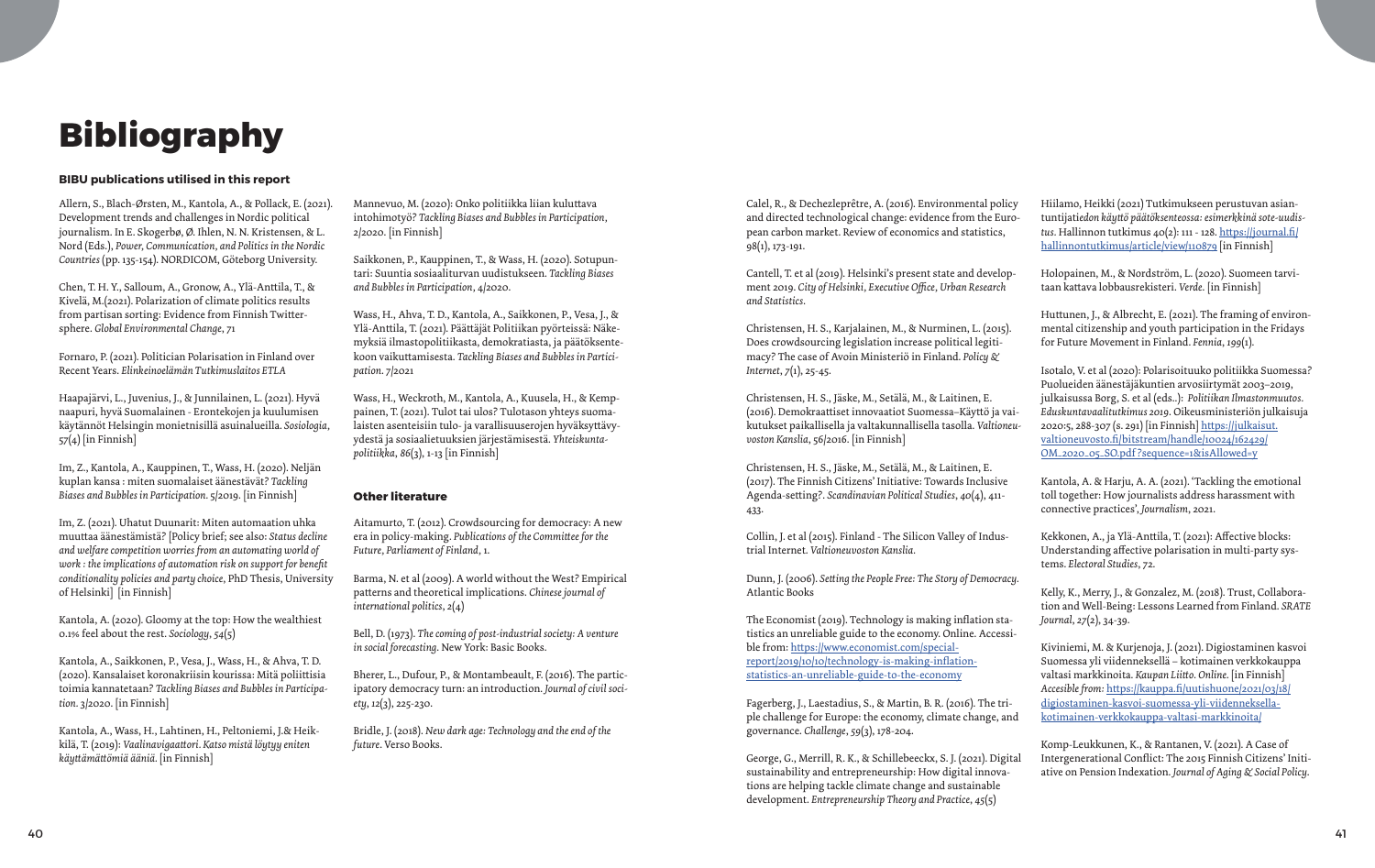42 43

Kotavaara, N., Kotavaara, O., Rusanen, J., & Muilu, T. (2018). University graduate migration in Finland. *Geoforum*, *96*, 97-107.

Koste O-W., Neuvonen, A., Nyyssölä, M., Schmid-Thomé, K., Suhonen, T., Villanen, J. (2022). *Metropoli 2030. Viisi ske naarioita Helsingin seudulle*. Demos Helsinki & Labore. [in Finnish]

Kuntze, L., & Fesenfeld, L. P. (2021). Citizen assemblies can enhance political feasibility of ambitious climate policies. *Available at SSRN 3918532* .

Lavrinenko, O., Ignatjeva, S., Ohotina, A., Rybalkin, O., & Lazdans, D. (2019). The role of green economy in sustaina ble development (case study: the EU states). *Entrepreneur ship and Sustainability Issues*, *6*(3), 1113.

Luo, C. M. (2021). The COVID-19 Crisis: The EU Recovery Fund and its Implications for European Integration–a Para digm Shift. *European Review*, 1-19.

Mair, P. (2013). *Ruling the void: The hollowing of Western democ racy*. Verso Books.

Marešová, P., Mohelská, H., & Kuča, K. (2015). Economics aspects of ageing population. *Procedia economics and finance*, *23*, 534-538.

Mäenpää, P. & Faehnle, M. (2016). *Neljäs sektori — Kuinka kaupunkiaktivismi haastaa hallinnon, muuttaa markkinat ja laajentaa demokratiaa*. Helsinki: Vastapaino. [in Finnish]

Mulgan, G. (2020). Impossible and inevitable: the twisting road to global governance. https://www.geoffmulgan.com/ post/impossible-and-inevitable-the-twisting-road-to-glob al-governance

Nemčok, M., & Wass, H. (2021): Generations and Political Engagement. *Oxford Research Encyclopedia of Politics*.

Nordea (2021). Nordea Economic Outlook*. Nordea,* 3/2021. Online. Accessible from: https://www.nordea.com/en/ press/2021-09-01/nordea-economic-outlook-a-new-phase

Ojanen, T., & Salminen, J. (2019). Finland: European Integra tion and International Human Rights Treaties as Sources of Domestic Constitutional Change and Dynamism. *National Constitutions in European and Global Governance: Democracy, Rights, the Rule of Law*, 359.

Olkkonen, V. et al (2021). Effectiveness of building stock sus tainability measures in a low-carbon energy system: A sce nario analysis for Finland until 2050. *Energy*, *235*

Paloniemi, R., Apostolopoulou, E., Cent, J., Bormpoudakis, D., Scott, A., Grodzińska-Jurczak, M., ... & Pantis, J. D. (2015). Public participation and environmental justice in biodiver sity governance in Finland, Greece, Poland and the UK. *Environmental Policy and Governance*, *25*(5), 330-342.

Parsama, L. (2021). Kansainväliset asiat. *Kuntaliitto*. Online. Accessible from: https://www.kuntaliitto.fi/laki-ja-hallinto/ eu-ja-kansainvalisyys/kansainvaliset-asiat

Rowe, F. (2020). Internal Migration Intensity and Impact in Europe. *University of Liverpool. A*vailable from: <u>https://livre-</u> pository.liverpool.ac.uk/3118368/

Ruuskanen et. al (2020): *Kansalaisyhteiskunnan tila ja tule vaisuus 2020-luvun Suomessa.* Valtioneuvoston tutkimus- ja selvitystoiminnan julkaisuja. [in Finnish] <u>https://tietokay-</u> ttoon.fi/julkaisut/raportti?pubid=URN:ISBN:978-952-287-918-9

Saikkonen, P. & Ylikännö, M. (2020). Is There Room for Tar geting within Universalism? Finnish Social Assistance Recipients as Social Citizens. *Social Inclusion,* 8(1)

Sisäministeriö (2021). Maahanmuuton tilannekatsaus: Suomen väestö monimuotoistuu – vaihtelua on alueittain. *Valtioneuvosto,* 1/2021. [in Finnish]

Touraine, A. (1971). *The post-industrial society: Tomorrow's social history: classes, conflicts and culture in the programmed society*. New York: Random House.

Uysal, M. S., & Akfırat, S. A. (2021). The social identity per spective of social media leadership in collective action par ticipation. *Journal of Community & Applied Social Psychology* .

Valtiovarainministeriön kansantalousosasto (2021). "Taloudellinen Katsaus - Syksy 2021". *Valtiovarainministeriö,*  2021:51. [in Finnish]

Valtonen, M. (2021). Kauppakamarikysely: Lähes 75 prosent tia yrityksistä kärsii työvoimapulasta – Rajoittaa merkit tävästi yritysten kasvua ja liiketoimintaa. *Keskus-Kauppa*  k*amari.* Online, [in Finnish] Accesible from: <u>https://kauppa-</u> kamari.fi/tiedote/kauppakamarikysely-lahes-75-prosent tia-yrityksista-karsii-tyovoimapulasta-rajoittaa-merkitta vasti-yritysten-kasvua-ja-liiketoimintaa/

Wang, Y., Wang, H., & Xu, H. (2021). Understanding the experience and meaning of app-based food delivery from a mobility perspective. *International Journal of Hospitality Man agement*, *99.*

Watanabe, C., Tou, Y., & Neittaanmäki, P. (2018). A new par adox of the digital economy-Structural sources of the limi tation of GDP statistics. *Technology in Society*, *55*, 9-23.

Wells, R., Howarth, C., & Brand-Correa, L. I. (2021). Are citi zen juries and assemblies on climate change driving demo cratic climate policymaking? An exploration of two case studies in the United Kingdom.

YLE News (2021). Chamber of commerce survey reveals Fin land's "alarming" skilled-labour shortage. *YLE*. Online. Accessible from: https://yle.fi/news/3-12082626

Zhan, J. X. (2021). GVC transformation and a new invest ment landscape in the 2020s: Driving forces, directions, and a forward-looking research and policy agenda. *Journal of International Business Policy*, *4*(2), 206-220.

Zvidriņš, P. (2012). Demographic Development in the Baltic Sea Region. *Latvian Academy of Sciences.* Available from: http://archive.lza.lv/LZA\_VestisA/66\_5-6/5\_Peteris%20Zvid rins.pdf